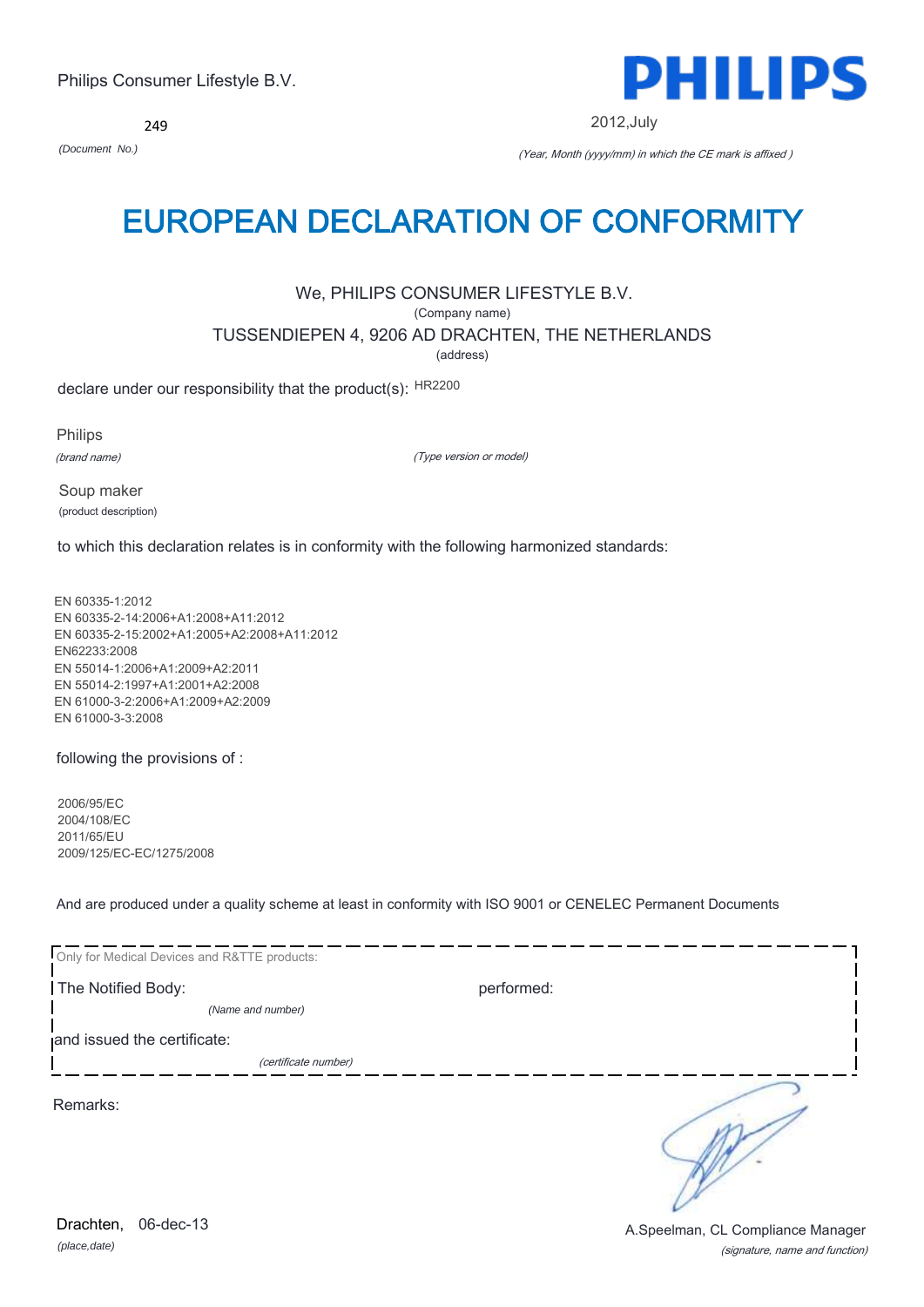249



2012,July

*(Document No. /Bericht Nr. )* (Year, Month (yyyy/mm) in which the CE mark is affixed /Jahr der CE Zeichenerteilung )

# EUROPEAN DECLARATION OF CONFORMITY

(EG - Konformitätserklärung)

## We, PHILIPS CONSUMER LIFESTYLE B.V.

(Company name / Name)

TUSSENDIEPEN 4, 9206 AD DRACHTEN, THE NETHERLANDS

(address / Anschrift)

declare under our responsibility that the product(s) HR2200

erklären als Verantwortliche, daß folgende(s) elektrische(n) Produkt(e)

Philips

(brand name, Markenname)

(Type version or model, Typenbezeichnung oder Modell )

Soup maker (product description, Produktbezeichnung)

to which this declaration relates is in conformity with the following harmonized standards: (auf die sich diese Konformitätserklärung bezieht, allen nachstehenden hamonisierten Normen entspricht.)

EN 60335-1:2012 EN 60335-2-14:2006+A1:2008+A11:2012 EN 60335-2-15:2002+A1:2005+A2:2008+A11:2012 EN62233:2008 EN 55014-1:2006+A1:2009+A2:2011 EN 55014-2:1997+A1:2001+A2:2008 EN 61000-3-2:2006+A1:2009+A2:2009 EN 61000-3-3:2008

## following the provisions of :

(Entsprechend den Bestimmungen der)

2006/95/EC 2004/108/EC 2011/65/EU 2009/125/EC-EC/1275/2008

And are produced under a quality scheme at least in conformity with ISO 9001 or CENELEC Permanent Documents (und die gemäß eines Qualitätsystems produziert werden, dass mindestens der ISO 9001 oder CENELEC Permanent Documents entspricht)

| Only for Medical Devices and R&TTE products:                |                                         |                            |                                                             |
|-------------------------------------------------------------|-----------------------------------------|----------------------------|-------------------------------------------------------------|
| The Notified Body:<br>(benannte Stelle)                     | (Name and number/ Name und Kennnummer)  | performed:<br>(ausgeführt) | (description of intervention / Beschreibung des Verfahrens) |
| and issued the certificate:<br>(und stellen das Zertifikat) | (certificate number / Zertifikatnummer) |                            |                                                             |
| Remarks:                                                    |                                         |                            |                                                             |

*(place,date / Ort, Datum )* Drachten, 06-dec-13

(signature, name and function / Unterschrift, Name und Funktion des Unterzeichners ) A.Speelman, CL Compliance Manager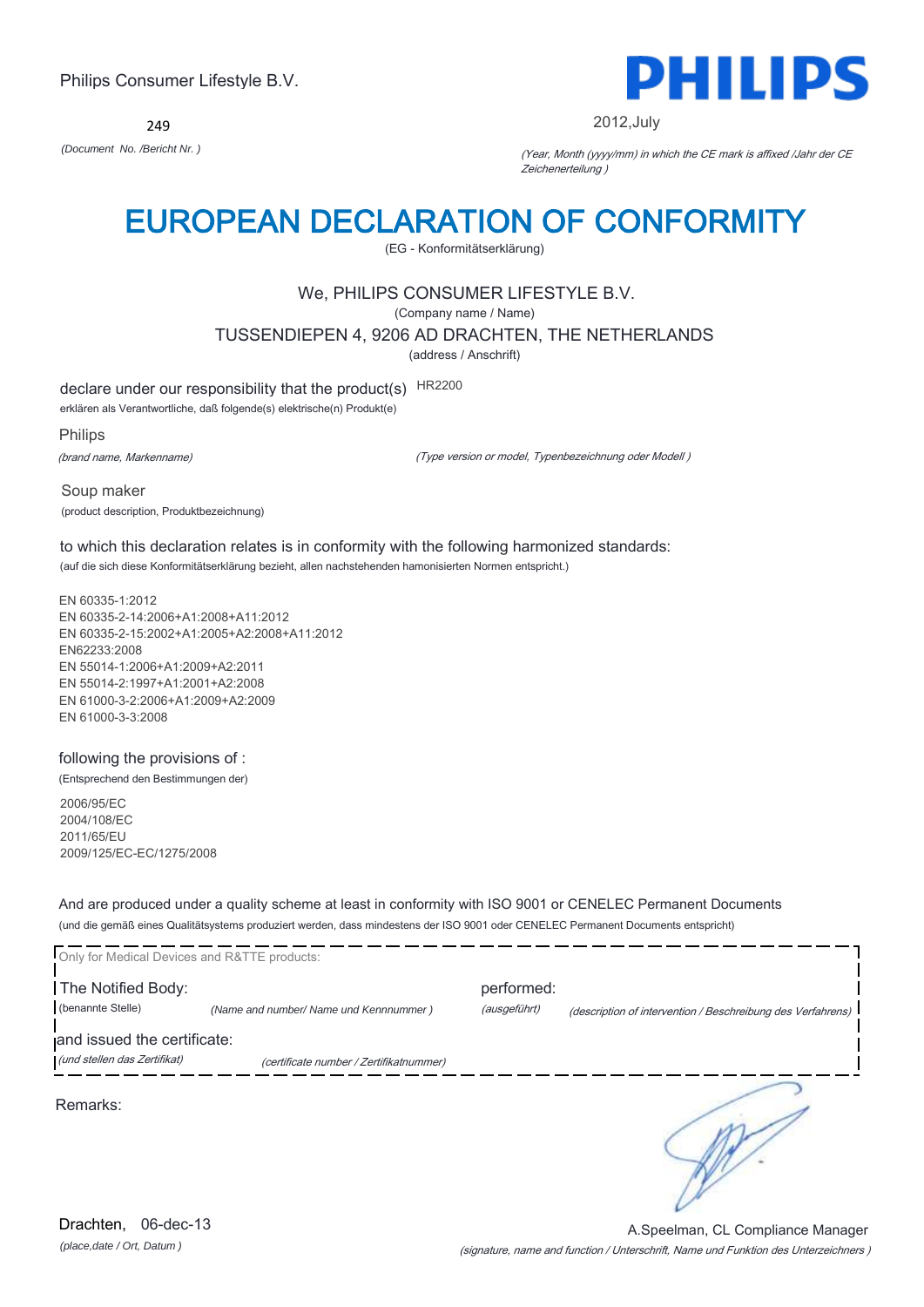$249$ 



2012,July

*(Document No. / Numéro du document)* (Year, Month (yyyy/mm) in which the CE mark is affixed / Année/mois (aaaa/mm) au cours de laquelle le marquage CE a été apposé)

# EUROPEAN DECLARATION OF CONFORMITY

(DECLARATION DE CONFORMITE CE)

## We, PHILIPS CONSUMER LIFESTYLE B.V.

(Company name / Nom de l'entreprise)

TUSSENDIEPEN 4, 9206 AD DRACHTEN, THE NETHERLANDS

(address / adresse)

declare under our responsibility that the product(s) HR2200

(déclarons sous notre propre responsabilité que le(s) produit(s))

Philips

(brand name, nom de la marque)

(Type version or model, référence ou modèle)

Soup maker (product description, description du produit)

to which this declaration relates is in conformity with the following harmonized standards: (auquel cette déclaration se rapporte, est conforme aux normes harmonisées suivantes)

EN 60335-1:2012 EN 60335-2-14:2006+A1:2008+A11:2012 EN 60335-2-15:2002+A1:2005+A2:2008+A11:2012 EN62233:2008 EN 55014-1:2006+A1:2009+A2:2011 EN 55014-2:1997+A1:2001+A2:2008 EN 61000-3-2:2006+A1:2009+A2:2009 EN 61000-3-3:2008

### following the provisions of :

(conformément aux exigences essentielles et autres dispositions pertinentes de:)

2006/95/EC 2004/108/EC 2011/65/EU 2009/125/EC-EC/1275/2008

And are produced under a quality scheme at least in conformity with ISO 9001 or CENELEC Permanent Documents (Et sont fabriqués conformément à une qualité au moins conforme à la norme ISO 9001 ou aux Documents Permanents CENELEC)

| Only for Medical Devices and R&TTE products:                |                                             |                            |                                                              |
|-------------------------------------------------------------|---------------------------------------------|----------------------------|--------------------------------------------------------------|
| The Notified Body:<br>(L'Organisme Notifié)                 | (Name and number/ nom et numéro)            | performed:<br>(a effectué) | (description of intervention / description de 'intervention) |
| and issued the certificate:<br>(et a délivré le certificat) | (certificate number / numéro du certificat) |                            |                                                              |
| Remarks:                                                    |                                             |                            |                                                              |
|                                                             |                                             |                            |                                                              |
|                                                             |                                             |                            |                                                              |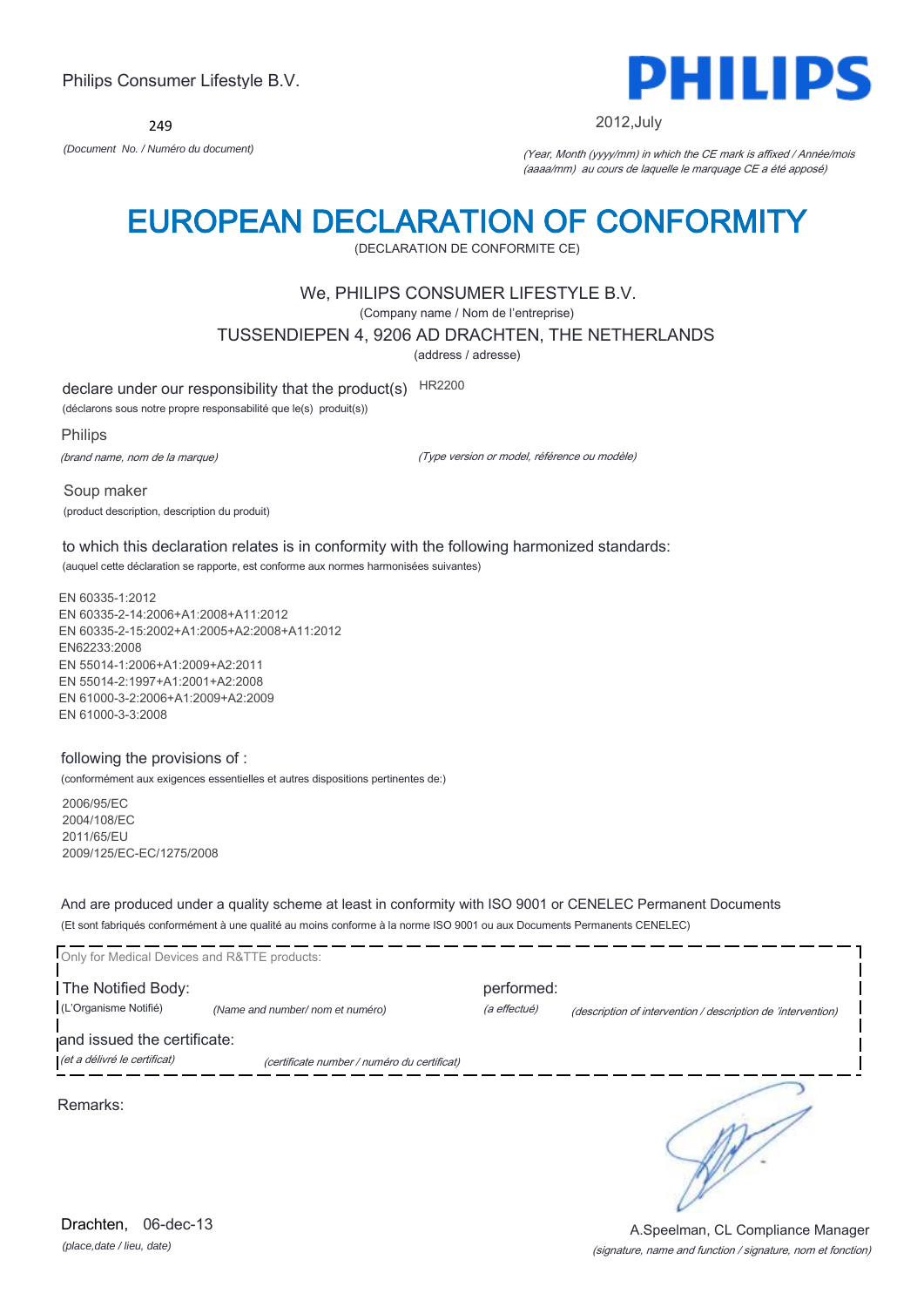249



2012,July

*(Document No. / Documentnummer)* (Year, Month (yyyy/mm) in which the CE mark is affixed / Jaar, maand waarin de CE markering is uitgegeven)

# EUROPEAN DECLARATION OF CONFORMITY

(Europeese Conformiteitsverklaring)

## We, PHILIPS CONSUMER LIFESTYLE B.V.

(Company name / Bedrijfsnaam)

TUSSENDIEPEN 4, 9206 AD DRACHTEN, THE NETHERLANDS

(address / adres)

declare under our responsibility that the product(s) HR2200

(verklaren dat onder onze verantwoordelijkheid de product(en))

Philips

(brand name, merknaam)

(Type version or model, typenummer of model)

Soup maker (product description, productbeschrijving)

to which this declaration relates is in conformity with the following harmonized standards: (waar deze verklaring betrekking op heeft voldoen aan de volgende geharmoniseerde standaarden)

EN 60335-1:2012 EN 60335-2-14:2006+A1:2008+A11:2012 EN 60335-2-15:2002+A1:2005+A2:2008+A11:2012 EN62233:2008 EN 55014-1:2006+A1:2009+A2:2011 EN 55014-2:1997+A1:2001+A2:2008 EN 61000-3-2:2006+A1:2009+A2:2009 EN 61000-3-3:2008

following the provisions of :

(volgens de voorwaarden van:) 2006/95/EC

2004/108/EC 2011/65/EU 2009/125/EC-EC/1275/2008

And are produced under a quality scheme at least in conformity with ISO 9001 or CENELEC Permanent Documents (En worden geproduceerd volgens een kwaliteitsprogramma wat minimaal overeenkomt met ISO9001 of de CENELEC permanente documenten)

|                                       | Only for Medical Devices and R&TTE products:      |                                                                            |
|---------------------------------------|---------------------------------------------------|----------------------------------------------------------------------------|
| The Notified Body:                    |                                                   | performed:                                                                 |
| (Notified Body)                       | (Name and number/ Naam en nummer)                 | (heeft uitgevoerd) (description of intervention / uitgevoerd testprotocol) |
| and issued the certificate:           |                                                   |                                                                            |
| (en heeft een certificaat uitgegeven) | (certificate number / nummer van het certificaat) |                                                                            |
| Remarks:                              |                                                   |                                                                            |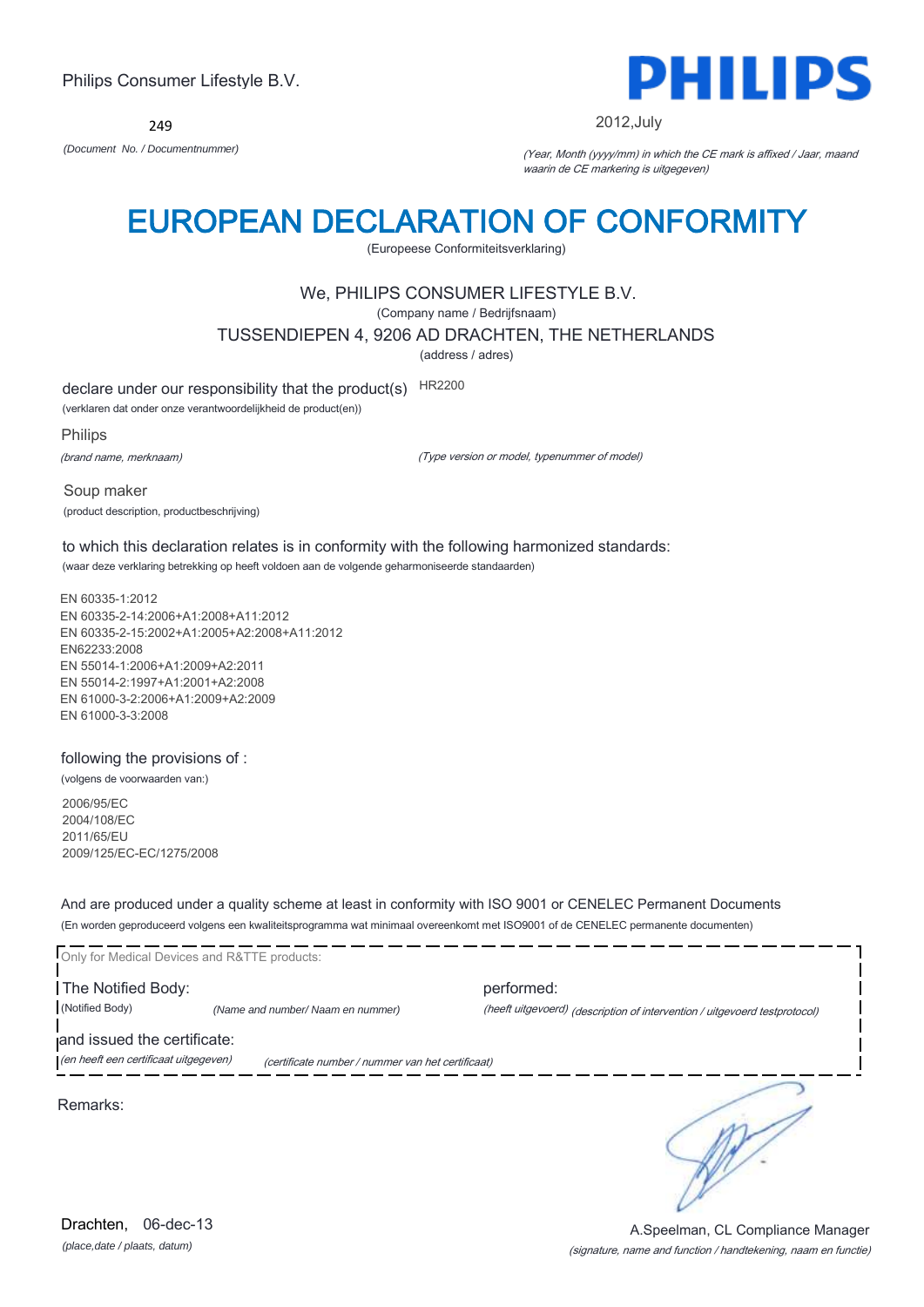$249$ 



2012,July

*(Document No. / Číslo zprávy)* (Year, Month (yyyy/mm) in which the CE mark is affixed / Rok udělění známky CE)

# EUROPEAN DECLARATION OF CONFORMITY

(Prohlášení o shodě v EU)

## We, PHILIPS CONSUMER LIFESTYLE B.V.

(Company name / Jméno)

TUSSENDIEPEN 4, 9206 AD DRACHTEN, THE NETHERLANDS

(address / adresa)

declare under our responsibility that the product(s) HR2200

(Prohlašujeme na svou odpovědnost, že elektrický výrobek)

Philips

(brand name, značka)

(Type version or model, Typ verze nebo model)

Soup maker (product description, popis výrobku)

to which this declaration relates is in conformity with the following harmonized standards: (na nějž se toto prohlášení vztahuje, je ve shodě s následujícími harmonizovanými normami:)

EN 60335-1:2012 EN 60335-2-14:2006+A1:2008+A11:2012 EN 60335-2-15:2002+A1:2005+A2:2008+A11:2012 EN62233:2008 EN 55014-1:2006+A1:2009+A2:2011 EN 55014-2:1997+A1:2001+A2:2008 EN 61000-3-2:2006+A1:2009+A2:2009 EN 61000-3-3:2008

### following the provisions of :

(Následovaných ustanoveními Směrnic:)

2006/95/EC 2004/108/EC 2011/65/EU 2009/125/EC-EC/1275/2008

And are produced under a quality scheme at least in conformity with ISO 9001 or CENELEC Permanent Documents (A jsou vyráběny v systému řízení kvality minimálně ve shodě s ISO 9001 nebo)

| Only for Medical Devices and R&TTE products: |                                          |            |                                               |
|----------------------------------------------|------------------------------------------|------------|-----------------------------------------------|
| The Notified Body:                           |                                          | performed: |                                               |
| (Kompetentní orgán)                          | (Name and number/ Název a číslo)         | (provedl)  | (description of intervention / popis operace) |
| and issued the certificate:                  |                                          |            |                                               |
| (a vydal certifikát,)                        | (certificate number / číslo certifikátu) |            |                                               |
| Remarks:                                     |                                          |            |                                               |

*(place,date / místo, datum)* Drachten, 06-dec-13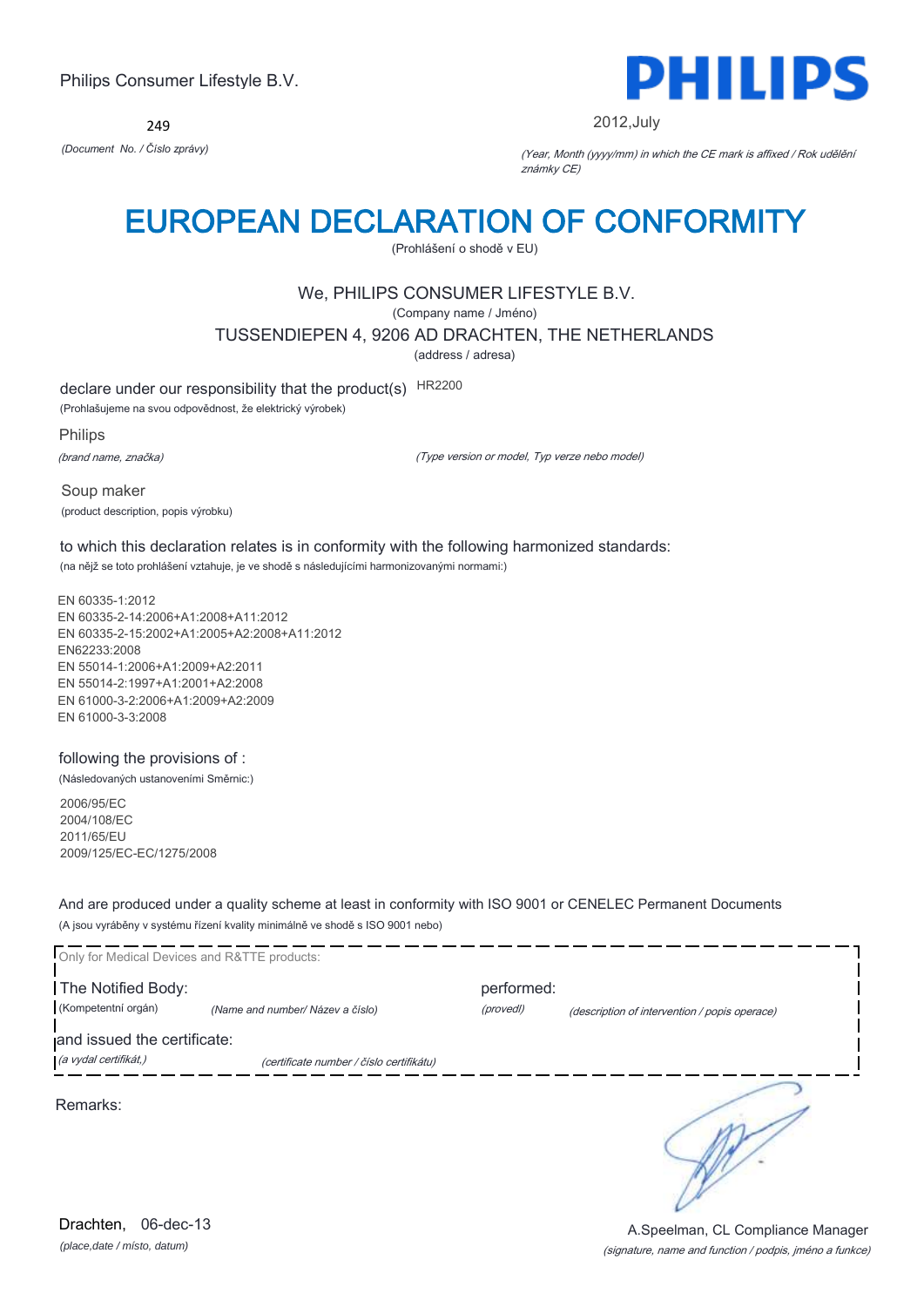249



2012,July

*(Document No. / Rapportnummer)* (Year, Month (yyyy/mm) in which the CE mark is affixed / Årstal for påhæftning af CE-mærkningen)

# EUROPEAN DECLARATION OF CONFORMITY

(EU KONFORMITETSERKLÆRING)

## We, PHILIPS CONSUMER LIFESTYLE B.V.

(Company name / Virksomhedens navn)

TUSSENDIEPEN 4, 9206 AD DRACHTEN, THE NETHERLANDS

(address / adresse)

declare under our responsibility that the product(s) HR2200

(Erklærer i henhold til vores ansvar, at de(t) elektriske produkt(er))

Philips

(brand name, navn på varemærke)

(Type version or model, type eller model)

Soup maker (product description, produktbeskrivelse)

to which this declaration relates is in conformity with the following harmonized standards: (til hvilke(t) denne erklæring relaterer sig, er i konformitet med følgende harmoniserede standarder)

EN 60335-1:2012 EN 60335-2-14:2006+A1:2008+A11:2012 EN 60335-2-15:2002+A1:2005+A2:2008+A11:2012 EN62233:2008 EN 55014-1:2006+A1:2009+A2:2011 EN 55014-2:1997+A1:2001+A2:2008 EN 61000-3-2:2006+A1:2009+A2:2009 EN 61000-3-3:2008

### following the provisions of :

(Opfylder de ufravigelige krav og øvrige forskrifter i)

2006/95/EC 2004/108/EC 2011/65/EU 2009/125/EC-EC/1275/2008

And are produced under a quality scheme at least in conformity with ISO 9001 or CENELEC Permanent Documents (Og er produceret i en kvalitet, der, som minimum, opfylder kravene i ISO 9001-standarden eller CENELEC's permanente dokumenter)

| Only for Medical Devices and R&TTE products:            |                                         |            |                                                                              |
|---------------------------------------------------------|-----------------------------------------|------------|------------------------------------------------------------------------------|
| The Notified Body:<br>(Det Notificerede Organ)          | (Name and number/Navn og nummer)        | performed: | (har gennemført) (description of intervention / beskrivelse af intervention) |
| and issued the certificate:<br>(og udstedt erklæringen) | (certificate number / erklæringsnummer) |            |                                                                              |
|                                                         |                                         |            |                                                                              |

Remarks:

 $\mathscr{R}$ 

*(place,date / sted, dato)* Drachten. 06-dec-13

#### (signature, name and function / Signatur, navn og titel) A.Speelman, CL Compliance Manager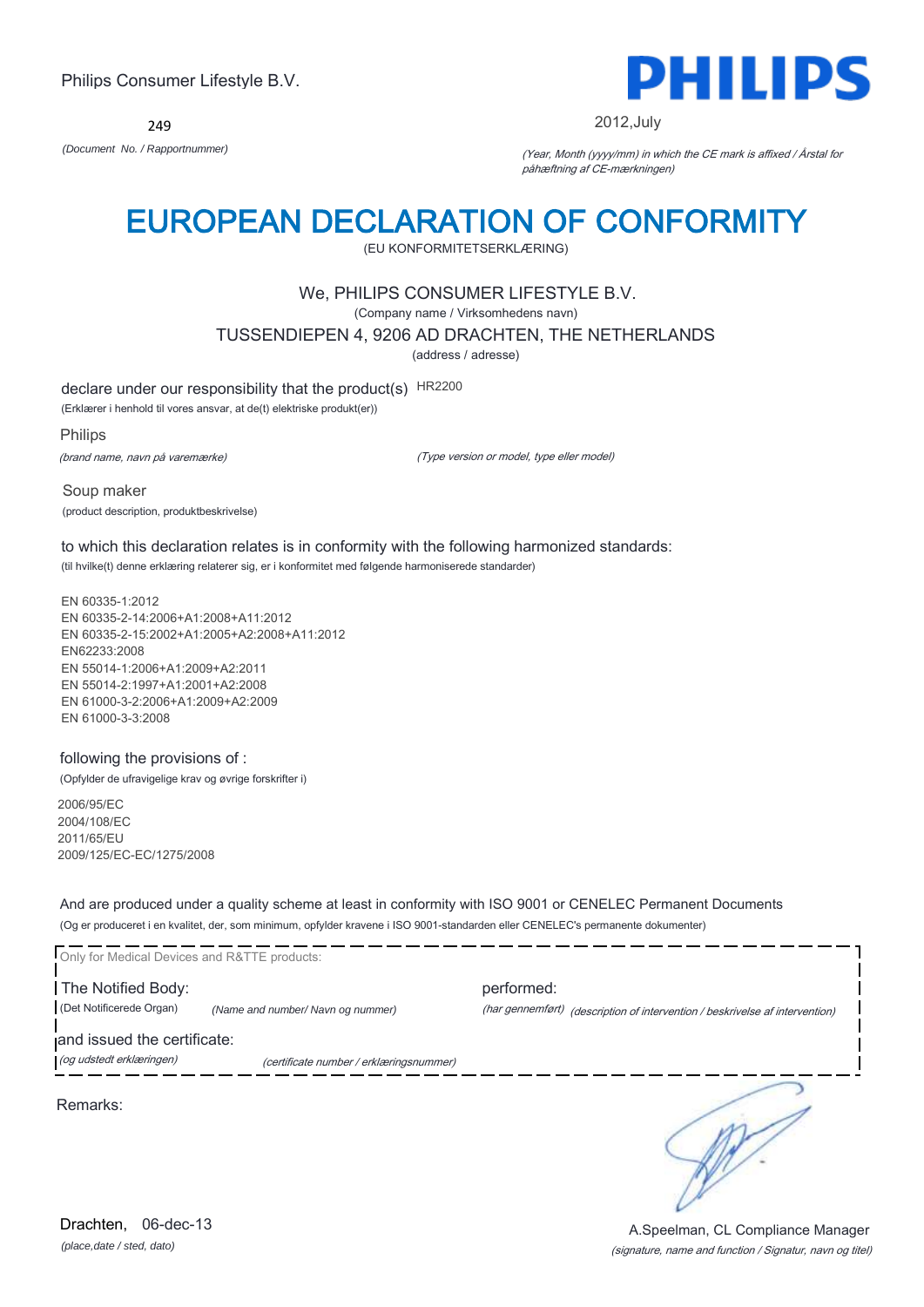249



#### 2012,July

*(Document No. / Documento nº.)* (Year, Month (yyyy/mm) in which the CE mark is affixed / Año en el que se incluye el marcado CE))

## EUROPEAN DECLARATION OF CONFORMITY

(EU DECLARACIÓN CE DE CONFORMIDAD)

### We, PHILIPS CONSUMER LIFESTYLE B.V.

(Company name / Nombre compaña )

TUSSENDIEPEN 4, 9206 AD DRACHTEN, THE NETHERLANDS

(address / dirección )

declare under our responsibility that the product(s): HR2200

(Declaramos bajo nuestra propia responsabilidad que el (los) producto(s):

Philips

(brand name, nombre de la marca)

(Type version or model, Referencia o modelo)

Soup maker (product description, descripción del producto )

to which this declaration relates is in conformity with the following harmonized standards: (Al que hace referencia esta declaración cumple con las siguientes normas armonizadas)

EN 60335-1:2012 EN 60335-2-14:2006+A1:2008+A11:2012 EN 60335-2-15:2002+A1:2005+A2:2008+A11:2012 EN62233:2008 EN 55014-1:2006+A1:2009+A2:2011 EN 55014-2:1997+A1:2001+A2:2008 EN 61000-3-2:2006+A1:2009+A2:2009 EN 61000-3-3:2008

### following the provisions of :

(Siguiendo las disposiciones relativas a:)

2006/95/EC 2004/108/EC 2011/65/EU 2009/125/EC-EC/1275/2008

And are produced under a quality scheme at least in conformity with ISO 9001 or CENELEC Permanent Documents (Y se fabrican conforme a una calidad al menos conforme a la norma ISO 9001 o a los Documentos Permanentes CENELEC)

| Only for Medical Devices and R&TTE products:              |                                              |                            |                                                                |
|-----------------------------------------------------------|----------------------------------------------|----------------------------|----------------------------------------------------------------|
| The Notified Body:<br>(El organismo notificado)           | (Name and number/ Nombre y número)           | performed:<br>(realizador) | (description of intervention / descripción de la intervención) |
| and issued the certificate:<br>(Y expidió el certificado) | (certificate number / número de certificado) |                            |                                                                |
| Remarks:                                                  |                                              |                            |                                                                |
|                                                           |                                              |                            |                                                                |

*(place,date / lugar, fecha)* Drachten, 06-dec-13

(signature, name and function / firma, nombre y cargo ) A.Speelman, CL Compliance Manager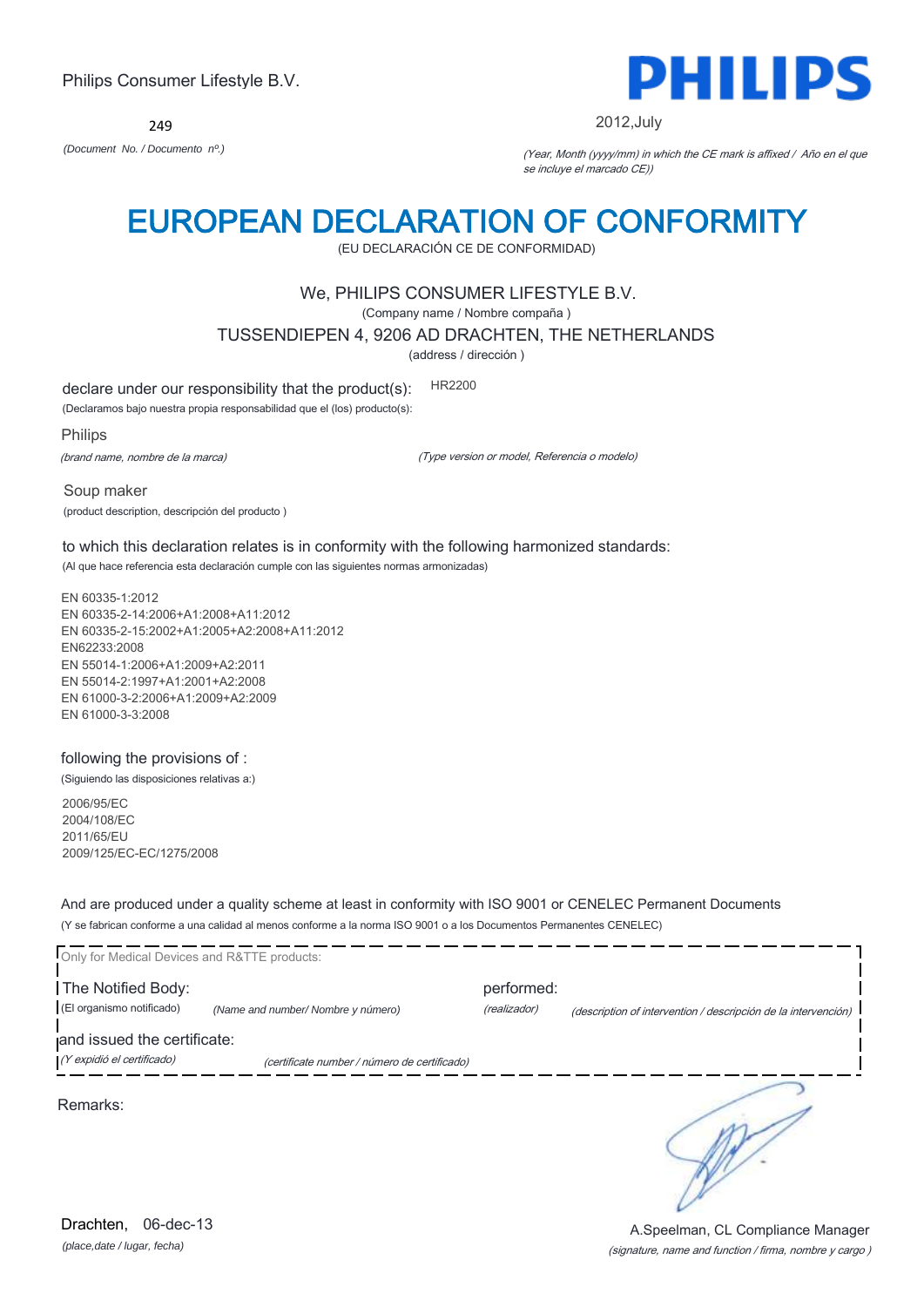249



2012,July

*(Document No. / Raportti nr.)* (Year, Month (yyyy/mm) in which the CE mark is affixed / CE merkinnän myöntämisvuosi)

# EUROPEAN DECLARATION OF CONFORMITY

(Vaatimustenmukaisuusvakuutus)

## We, PHILIPS CONSUMER LIFESTYLE B.V.

(Company name / Nimi)

### TUSSENDIEPEN 4, 9206 AD DRACHTEN, THE NETHERLANDS

(address / Osoite)

declare under our responsibility that the product(s) HR2200

(Ilmoitus seuraavista vastuullamme olevista sähkötuotteista:)

Philips

(brand name, Brändinimi)

(Type version or model, Tyypi, versio tai malli)

Soup maker (product description, Tuotekuvaus)

to which this declaration relates is in conformity with the following harmonized standards: (Tämä vakuutus on yhdenmukainen seuraavien harmonisointistandardien kanssa)

EN 60335-1:2012 EN 60335-2-14:2006+A1:2008+A11:2012 EN 60335-2-15:2002+A1:2005+A2:2008+A11:2012 EN62233:2008 EN 55014-1:2006+A1:2009+A2:2011 EN 55014-2:1997+A1:2001+A2:2008 EN 61000-3-2:2006+A1:2009+A2:2009 EN 61000-3-3:2008

### following the provisions of :

(Seuraavien määräysten mukaisesti)

2006/95/EC 2004/108/EC 2011/65/EU 2009/125/EC-EC/1275/2008

And are produced under a quality scheme at least in conformity with ISO 9001 or CENELEC Permanent Documents (Ja on tuotettu seuraavien laatujärjestelmien mukaisesti : ISO 9001 ja CENELEC asiakirjat)

| Only for Medical Devices and R&TTE products: |                                             |                             |                                                     |
|----------------------------------------------|---------------------------------------------|-----------------------------|-----------------------------------------------------|
| The Notified Body:<br>(Ilmoitettu laitos)    | (Name and number/ Nimi ja numero)           | performed:<br>(suoritetaan) | (description of intervention / toimenpiteen kuvaus) |
| and issued the certificate:                  |                                             |                             |                                                     |
| (Todistuksen antaja)                         | (certificate number / Sertifikaatin numero) |                             |                                                     |
| Remarks:                                     |                                             |                             |                                                     |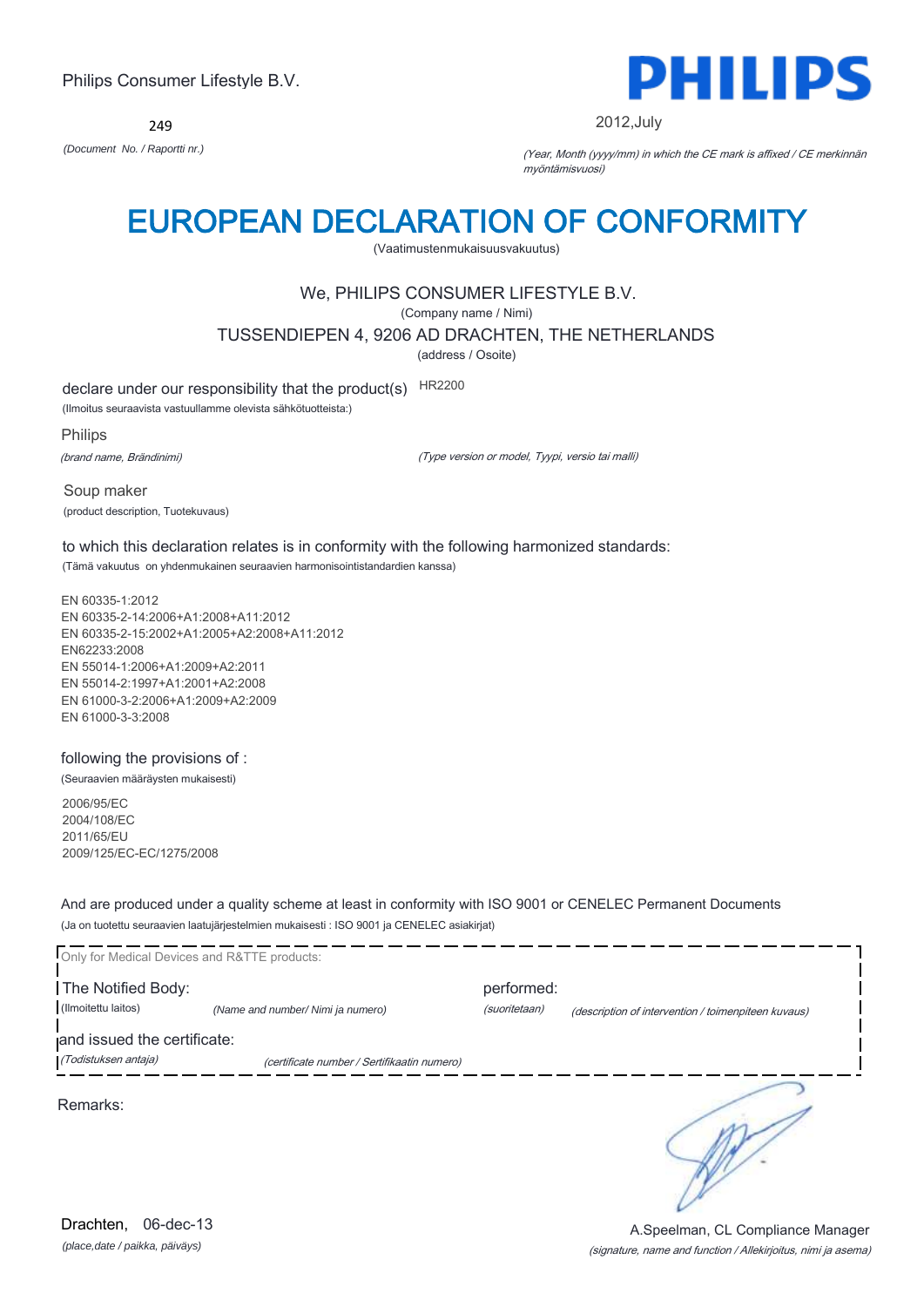$249$ 



2012,July

*(Document No. / Jelentés száma)* (Year, Month (yyyy/mm) in which the CE mark is affixed / A CE jelzés feltüntetésének éve)

# EUROPEAN DECLARATION OF CONFORMITY

(EC MEGFELELŐSÉGI NYILATKOZAT)

## We, PHILIPS CONSUMER LIFESTYLE B.V.

(Company name / Név)

TUSSENDIEPEN 4, 9206 AD DRACHTEN, THE NETHERLANDS

(address / cím)

declare under our responsibility that the product(s) HR2200

(Felelőssége tudatában nyilatkozik, hogy az alábbi elektronikai termék(ek))

Philips

(brand name, márkanév)

(Type version or model, Típusváltozat vagy modell)

Soup maker (product description, termék megnevezése)

to which this declaration relates is in conformity with the following harmonized standards: (Az ezen nyilatkozatban foglaltak szerint megfelel(nek) a következő harmonizált szabványoknak)

EN 60335-1:2012 EN 60335-2-14:2006+A1:2008+A11:2012 EN 60335-2-15:2002+A1:2005+A2:2008+A11:2012 EN62233:2008 EN 55014-1:2006+A1:2009+A2:2011 EN 55014-2:1997+A1:2001+A2:2008 EN 61000-3-2:2006+A1:2009+A2:2009 EN 61000-3-3:2008

following the provisions of :

(Követve a következő ajánlásokat)

2006/95/EC 2004/108/EC 2011/65/EU 2009/125/EC-EC/1275/2008

And are produced under a quality scheme at least in conformity with ISO 9001 or CENELEC Permanent Documents (legalább az ISO 9001-nek megfelelően vagy)



*(place,date / hely, dátum)* Drachten. 06-dec-13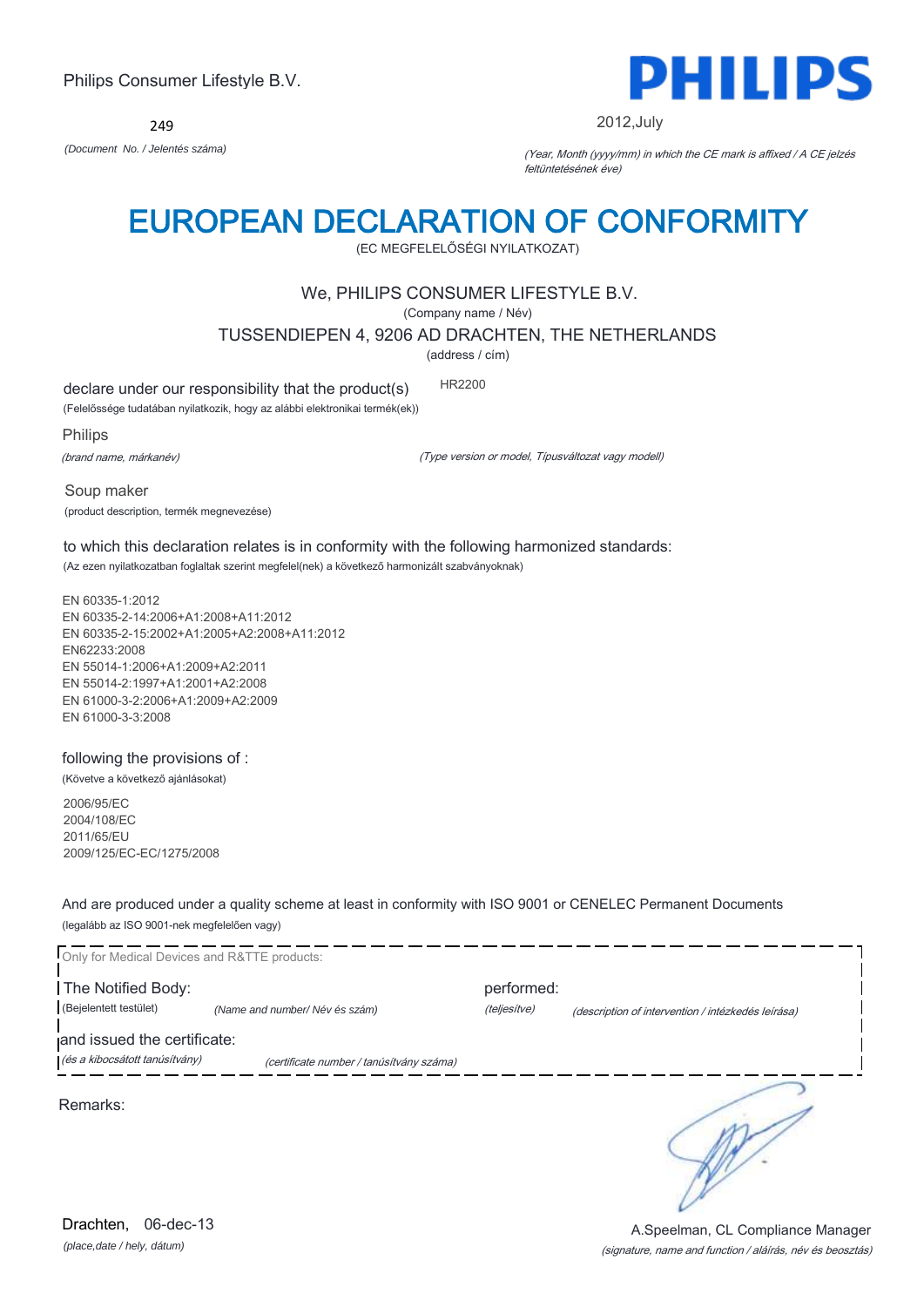249



2012,July

*(Document No. / Report Numero )* (Year, Month (yyyy/mm) in which the CE mark is affixed / Anno di apposizione della marcatura CE)

## EUROPEAN DECLARATION OF CONFORMITY

(DICHIARAZIONE DI CONFORMITA' CE )

### We, PHILIPS CONSUMER LIFESTYLE B.V.

(Company name / denominazione sociale)

TUSSENDIEPEN 4, 9206 AD DRACHTEN, THE NETHERLANDS

(address / sede)

declare under our responsibility that the product(s): HR2200

(dichiara sotto la propria responsabilità che il /i Prodotto /i elettrico/i)

Philips

(brand name, marchio)

(Type version or model, modello o versione )

Soup maker (product description, descrizione del prodotto)

to which this declaration relates is in conformity with the following harmonized standards: (al quale la presente dichiarazione si riferisce è conforme alle seguenti norme tecniche armonizzate)

EN 60335-1:2012 EN 60335-2-14:2006+A1:2008+A11:2012 EN 60335-2-15:2002+A1:2005+A2:2008+A11:2012 EN62233:2008 EN 55014-1:2006+A1:2009+A2:2011 EN 55014-2:1997+A1:2001+A2:2008 EN 61000-3-2:2006+A1:2009+A2:2009 EN 61000-3-3:2008

### following the provisions of :

(secondo le disposizioni della )

2006/95/EC 2004/108/EC 2011/65/EU 2009/125/EC-EC/1275/2008

And are produced under a quality scheme at least in conformity with ISO 9001 or CENELEC Permanent Documents (e i processi produttivi seguono un sistema qualità conforme almeno alla norma ISO 9001 o ai documenti permanenti CENELEC)

| Only for Medical Devices and R&TTE products: |                                               |               |                                                             |
|----------------------------------------------|-----------------------------------------------|---------------|-------------------------------------------------------------|
| The Notified Body:                           |                                               | performed:    |                                                             |
| (L'ente certificatore notificato)            | (Name and number/ denominazione e numero)     | (ha eseguito) | (description of intervention / descrizione dell'intervento) |
| and issued the certificate:                  |                                               |               |                                                             |
| (ed emesso il certificato)                   | (certificate number / numero del certificato) |               |                                                             |
| Remarks:                                     |                                               |               |                                                             |

(signature, name and function / firma , nome e funzione) A.Speelman, CL Compliance Manager

*(place,date / luogo e data)* Drachten, 06-dec-13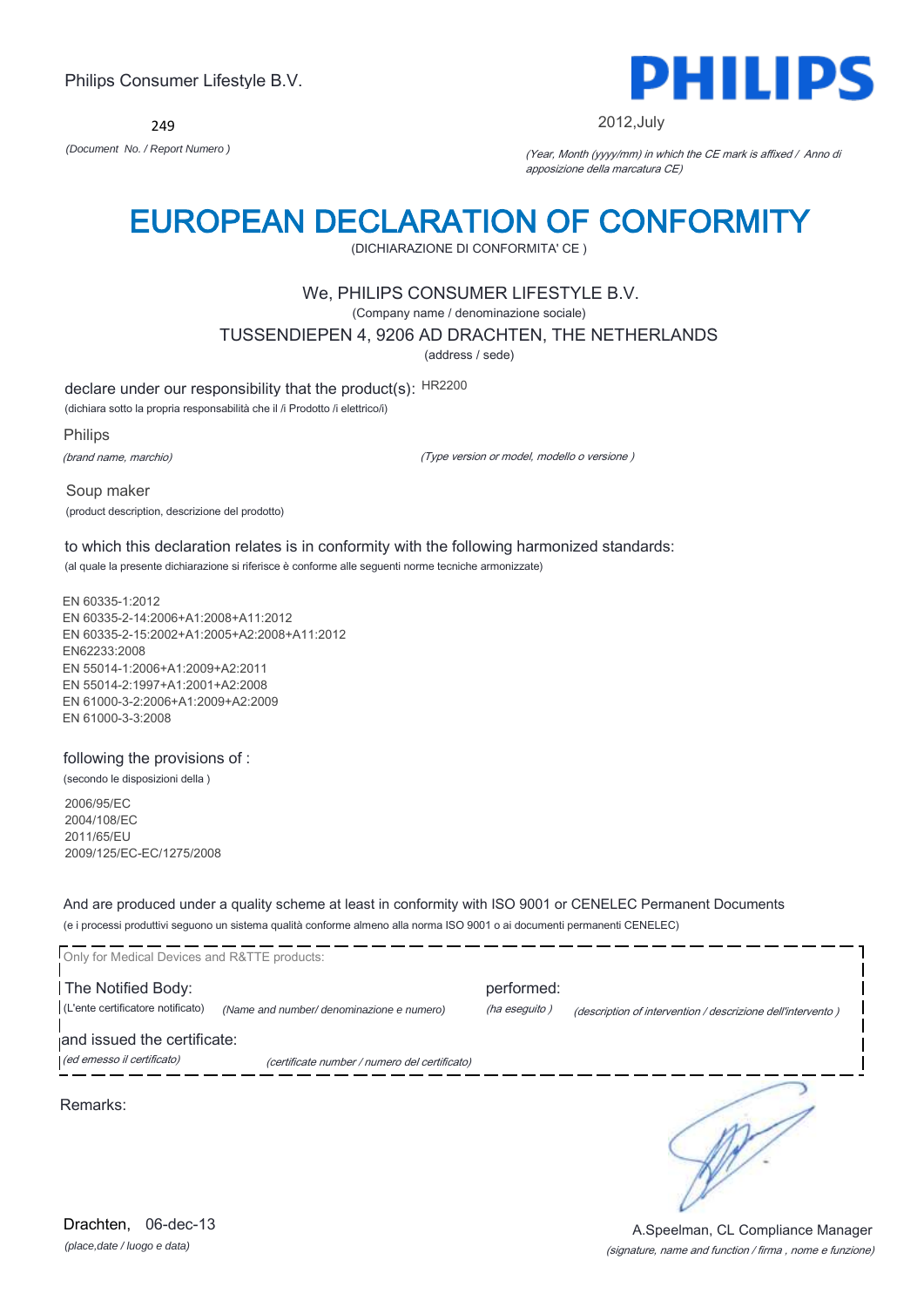249



2012,July

*(Document No. / Pranešimo Nr.)* (Year, Month (yyyy/mm) in which the CE mark is affixed / Metai, kada CE patvirtino)

# EUROPEAN DECLARATION OF CONFORMITY

(EC ATITIKTIES DEKLARACIJA)

## We, PHILIPS CONSUMER LIFESTYLE B.V.

(Company name / Pavadinimas)

TUSSENDIEPEN 4, 9206 AD DRACHTEN, THE NETHERLANDS

(address / adresas)

declare under our responsibility that the product(s) HR2200

(Deklaruojame, kad elektronikos gaminys (-iai):)

Philips

(brand name, firmos ženklo pavadinimas )

(Type version or model, Tipas arba modelis)

Soup maker (product description, gaminio aprašymas)

to which this declaration relates is in conformity with the following harmonized standards:

(Pagal šią deklaraciją atitinka toliau nurodytus standartus:)

EN 60335-1:2012 EN 60335-2-14:2006+A1:2008+A11:2012 EN 60335-2-15:2002+A1:2005+A2:2008+A11:2012 EN62233:2008 EN 55014-1:2006+A1:2009+A2:2011 EN 55014-2:1997+A1:2001+A2:2008 EN 61000-3-2:2006+A1:2009+A2:2009 EN 61000-3-3:2008

### following the provisions of :

(Atitinka tokias nuostatas:)

2006/95/EC 2004/108/EC 2011/65/EU 2009/125/EC-EC/1275/2008

And are produced under a quality scheme at least in conformity with ISO 9001 or CENELEC Permanent Documents (Pagaminta atitinkant visus kokybės reikalavimus pagal ISO 9001 ar CENELEC nuolatinius dokumentus)

| Only for Medical Devices and R&TTE products: |                                            |            |                                                         |
|----------------------------------------------|--------------------------------------------|------------|---------------------------------------------------------|
| The Notified Body:                           |                                            | performed: |                                                         |
| (Informuota istaiga)                         | (Name and number/ Pavadinimas ir numeris)  | (atlikta)  | (description of intervention / intervencijos aprašymas) |
| and issued the certificate:                  |                                            |            |                                                         |
| (Sertifikatas išleistas)                     | (certificate number / sertifikato numeris) |            |                                                         |
| Remarks:                                     |                                            |            |                                                         |
|                                              |                                            |            |                                                         |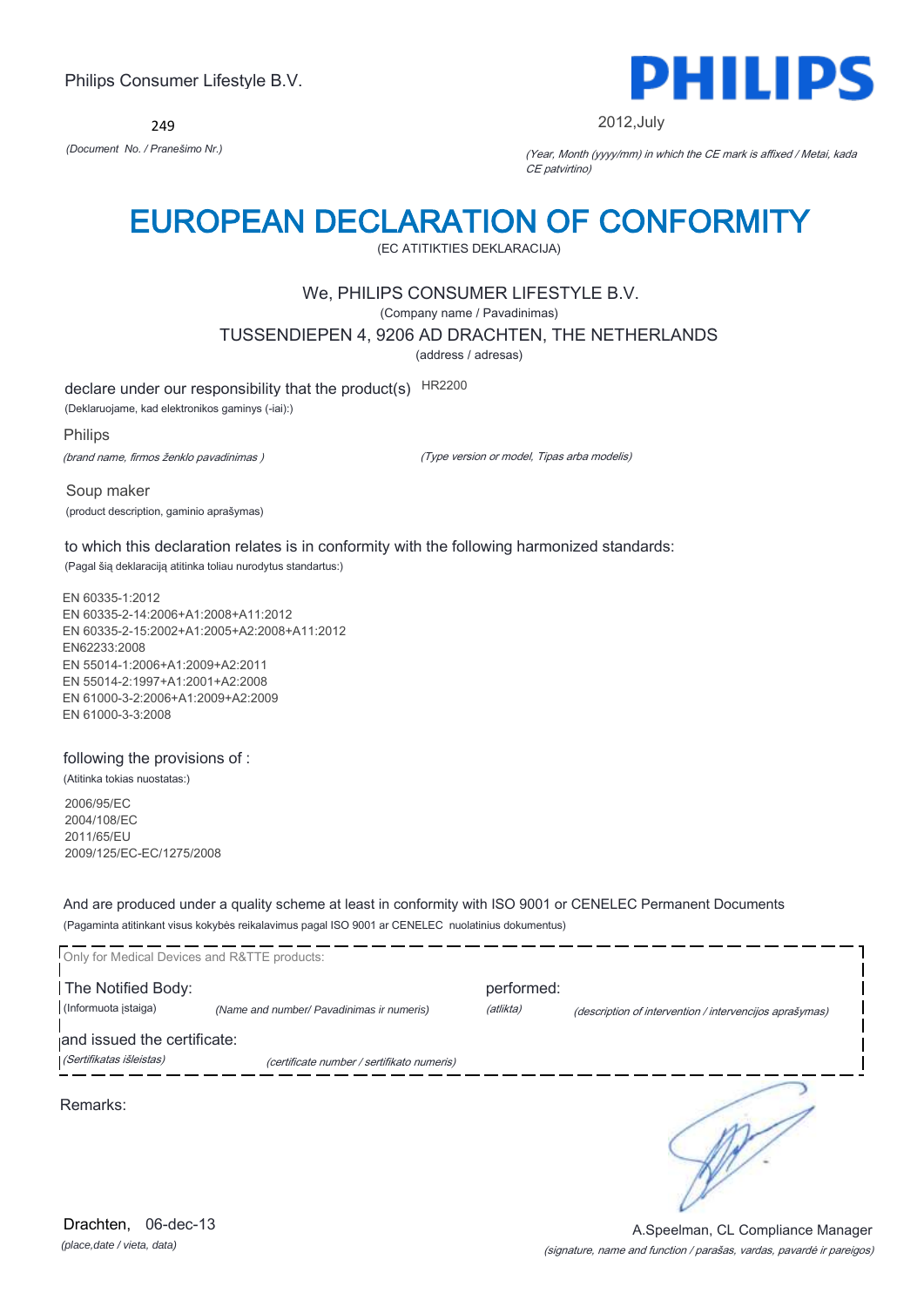249



2012,July

*(Document No. / Ziņojums Nr)* (Year, Month (yyyy/mm) in which the CE mark is affixed / Gads kurā CE zīme ieviesta)

# EUROPEAN DECLARATION OF CONFORMITY

(EC deklarācija atbilstība)

## We, PHILIPS CONSUMER LIFESTYLE B.V.

(Company name / vārds)

TUSSENDIEPEN 4, 9206 AD DRACHTEN, THE NETHERLANDS

(address / adrese)

declare under our responsibility that the product(s) HR2200

(deklarēt zem vai atbildība ka, elektronisks produkts)

Philips

(brand name, fabrikas marka vārds)

(Type version or model, Tips, versija vai modelis)

Soup maker (product description, produkta apraksts)

to which this declaration relates is in conformity with the following harmonized standards: (Kam ši deklarācija atbilst ir apliecināt ar sekojošiem saskaņotiem standartiem)

EN 60335-1:2012 EN 60335-2-14:2006+A1:2008+A11:2012 EN 60335-2-15:2002+A1:2005+A2:2008+A11:2012 EN62233:2008 EN 55014-1:2006+A1:2009+A2:2011 EN 55014-2:1997+A1:2001+A2:2008 EN 61000-3-2:2006+A1:2009+A2:2009 EN 61000-3-3:2008

### following the provisions of :

(Sekojot noteikumiem)

2006/95/EC 2004/108/EC 2011/65/EU 2009/125/EC-EC/1275/2008

And are produced under a quality scheme at least in conformity with ISO 9001 or CENELEC Permanent Documents (Tiek ražots zem kvalitātes sistēma kas ir apstiprināta ar ISO 9001 vai CENELEC pastāvošiem dokumentiem )

| Only for Medical Devices and R&TTE products:    |                                           |                          |                                                        |
|-------------------------------------------------|-------------------------------------------|--------------------------|--------------------------------------------------------|
| The Notified Body:<br>(Reģistrēta galvenā daļa) | (Name and number/ vārds un numurs)        | performed:<br>(paveikts) | (description of intervention / intervencijas apraksts) |
| and issued the certificate:                     |                                           |                          |                                                        |
| (Un izveido sertifikātu)                        | (certificate number / sertifikāta numurs) |                          |                                                        |
| Remarks:                                        |                                           |                          |                                                        |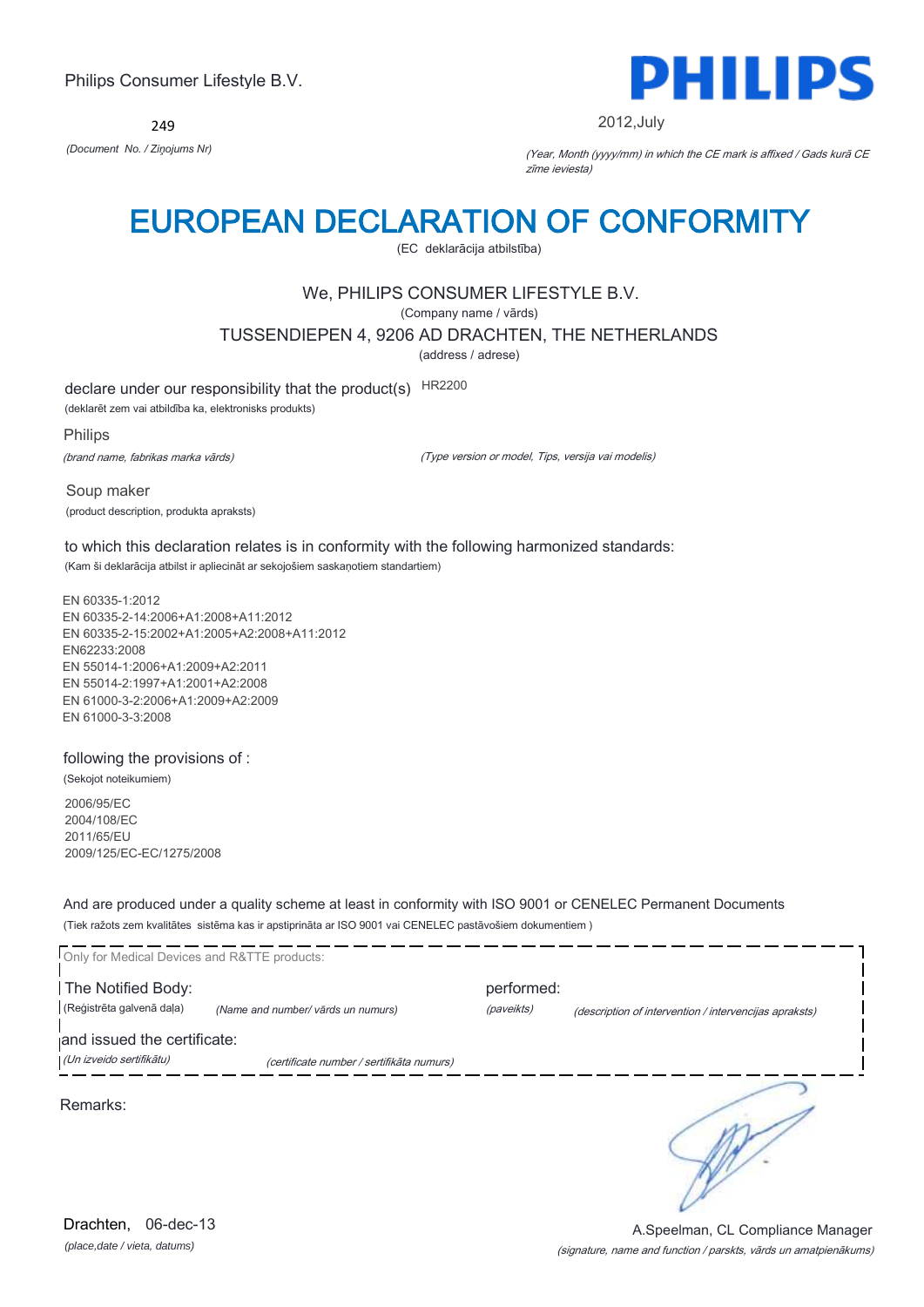249



#### 2012,July

*(Document No. / Numer raportu)* (Year, Month (yyyy/mm) in which the CE mark is affixed / Rok, w którym oznakowanie CE zostało umieszczone na wyrobie)

# EUROPEAN DECLARATION OF CONFORMITY

(DEKLARACJA ZGODNOŚCI CE)

### We, PHILIPS CONSUMER LIFESTYLE B.V.

(Company name / Nazwa)

TUSSENDIEPEN 4, 9206 AD DRACHTEN, THE NETHERLANDS

(address / adres)

declare under our responsibility that the product(s) HR2200

(Deklarujemy na naszą odpowiedzialność, że urządzeni(e/a) elektryczne)

Philips

(brand name, marka)

(Type version or model, Typ lub model)

Soup maker (product description, nazwa /opis produktu)

to which this declaration relates is in conformity with the following harmonized standards: (Do którego odnosi się niniejsza deklaracja jest zgodny z następującymi normami zharmonizowanymi)

EN 60335-1:2012 EN 60335-2-14:2006+A1:2008+A11:2012 EN 60335-2-15:2002+A1:2005+A2:2008+A11:2012 EN62233:2008 EN 55014-1:2006+A1:2009+A2:2011 EN 55014-2:1997+A1:2001+A2:2008 EN 61000-3-2:2006+A1:2009+A2:2009 EN 61000-3-3:2008

### following the provisions of :

(Zgodnie z dyrektywami) 2006/95/EC 2004/108/EC 2011/65/EU

2009/125/EC-EC/1275/2008

And are produced under a quality scheme at least in conformity with ISO 9001 or CENELEC Permanent Documents (oraz został wyprodukowany zgodnie ze standardami jakościowymi takimi jak ISO9001 lub CENELEC Permanent Documents)

| Only for Medical Devices and R&TTE products: |                                          |            |                                                |
|----------------------------------------------|------------------------------------------|------------|------------------------------------------------|
| The Notified Body:                           |                                          | performed: |                                                |
| (Jednostka certyfikująca)                    | (Name and number/ Nazwa i numer)         | (wykonała) | (description of intervention / rodzaj badania) |
| and issued the certificate:                  |                                          |            |                                                |
| (i wydała certyfikat)                        | (certificate number / numer certyfikatu) |            |                                                |
| Remarks:                                     |                                          |            |                                                |

*(place,date / miasto, data)* Drachten, 06-dec-13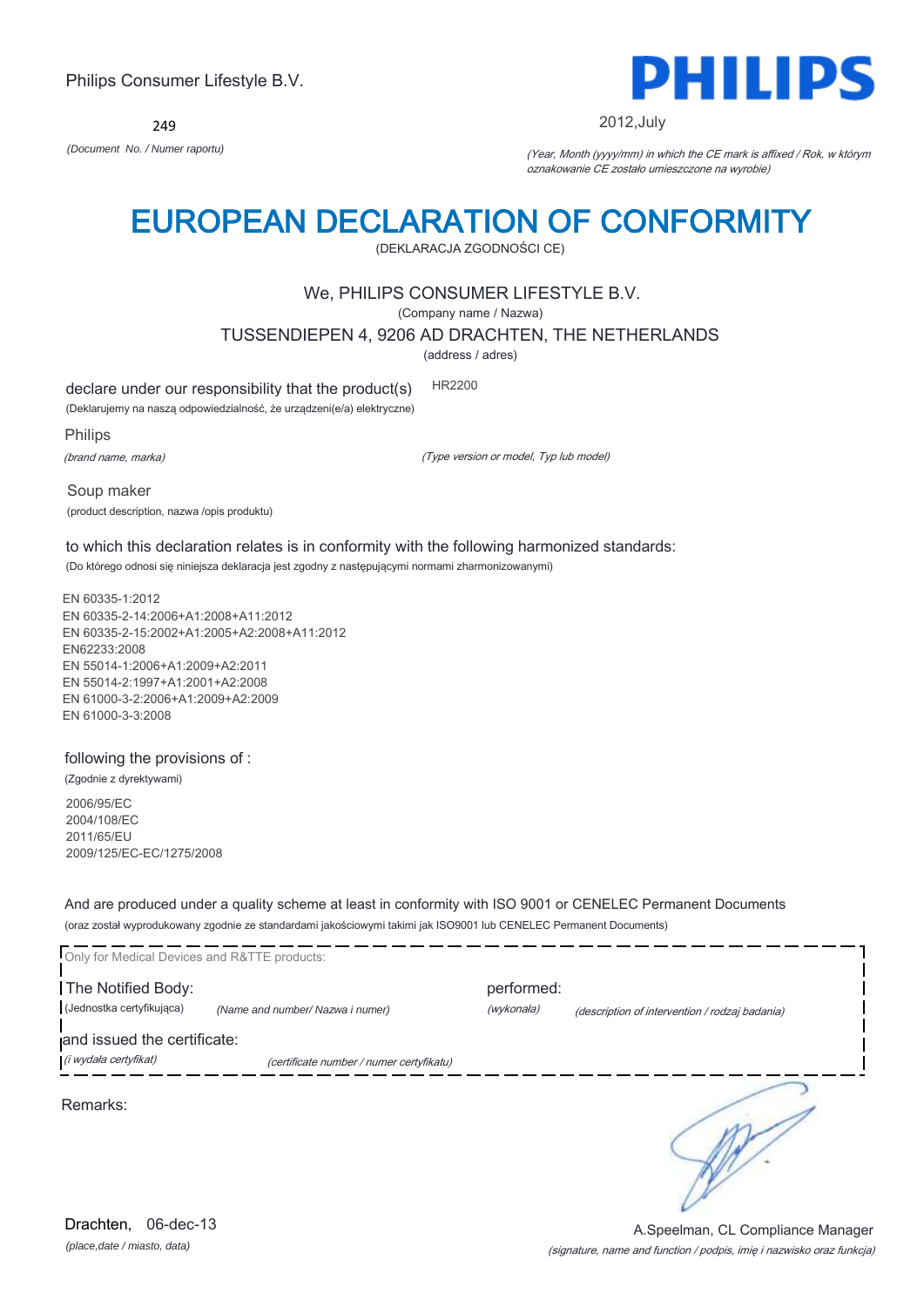249



2012,July

*(Document No. / Relatório No.)* (Year, Month (yyyy/mm) in which the CE mark is affixed / Ano em que a marca CE é afixada)

# EUROPEAN DECLARATION OF CONFORMITY

(DECLARAÇÃODE CONFORMIDADE CE)

### We, PHILIPS CONSUMER LIFESTYLE B.V.

(Company name / Nome)

TUSSENDIEPEN 4, 9206 AD DRACHTEN, THE NETHERLANDS

(address)

declare under our responsibility that the product(s) HR2200

(Declara sob a sua responsabilidade que o(s) producto(s) eléctricos )

Philips

(brand name, nome da marca)

(Type version or model, Indicar versão ou modelo)

Soup maker (product description, Descrição do produto)

to which this declaration relates is in conformity with the following harmonized standards: (Aqueles a quem esta declaração se derige, está em conformidade com as seguintes normas harmonizadas)

EN 60335-1:2012 EN 60335-2-14:2006+A1:2008+A11:2012 EN 60335-2-15:2002+A1:2005+A2:2008+A11:2012 EN62233:2008 EN 55014-1:2006+A1:2009+A2:2011 EN 55014-2:1997+A1:2001+A2:2008 EN 61000-3-2:2006+A1:2009+A2:2009 EN 61000-3-3:2008

### following the provisions of :

(Na sequência do disposto em:)

2006/95/EC 2004/108/EC 2011/65/EU 2009/125/EC-EC/1275/2008

And are produced under a quality scheme at least in conformity with ISO 9001 or CENELEC Permanent Documents (E são produzidos sob um regime de qualidade, pelo menos, em conformidade com a norma ISO 9001 ou Documentos Permanentes CENELEC)

| Only for Medical Devices and R&TTE products: |                                           |             |                                                          |
|----------------------------------------------|-------------------------------------------|-------------|----------------------------------------------------------|
| The Notified Body:                           |                                           | performed:  |                                                          |
| (O organismo notificado)                     | (Name and number/ Nome e número)          | (realizada) | (description of intervention / descrição da intervenção) |
| and issued the certificate:                  |                                           |             |                                                          |
| (E emitido o certificado)                    | (certificate number / certificado número) |             |                                                          |
|                                              |                                           |             |                                                          |
| Remarks:                                     |                                           |             |                                                          |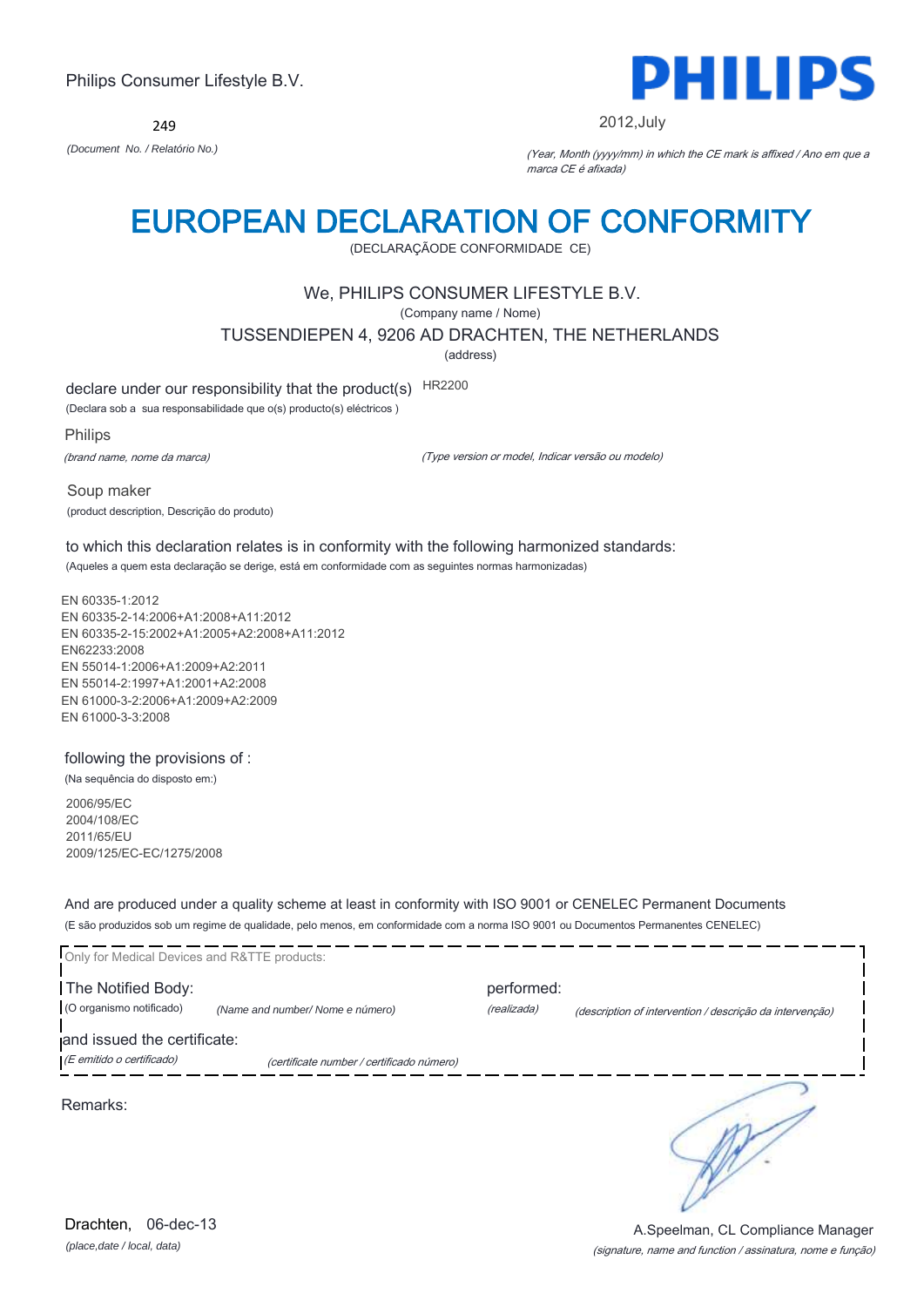249



#### 2012,July

*(Document No. / Nr. raport)* (Year, Month (yyyy/mm) in which the CE mark is affixed / Anul în care este aplicat marcajul CE)

## EUROPEAN DECLARATION OF CONFORMITY

(DECLARAŢIE DE CONFORMITATE CE)

### We, PHILIPS CONSUMER LIFESTYLE B.V.

(Company name / Nume)

TUSSENDIEPEN 4, 9206 AD DRACHTEN, THE NETHERLANDS

(address / adresă)

declare under our responsibility that the product(s) HR2200

(Declarăm pe proprie răspundere că produsul (produsele) electric(e))

Philips

(brand name, marca)

(Type version or model, Tip sau model)

Soup maker (product description, descriere produs)

to which this declaration relates is in conformity with the following harmonized standards: (La care se referă această declaraţie, este in conformitate cu următoarele standarde armonizate)

EN 60335-1:2012 EN 60335-2-14:2006+A1:2008+A11:2012 EN 60335-2-15:2002+A1:2005+A2:2008+A11:2012 EN62233:2008 EN 55014-1:2006+A1:2009+A2:2011 EN 55014-2:1997+A1:2001+A2:2008 EN 61000-3-2:2006+A1:2009+A2:2009 EN 61000-3-3:2008

#### following the provisions of :

(În conformitate cu dispoziţiile directivelor)

2006/95/EC 2004/108/EC 2011/65/EU 2009/125/EC-EC/1275/2008

And are produced under a quality scheme at least in conformity with ISO 9001 or CENELEC Permanent Documents (Şi sunt fabricate după o schemă de calitate conformă cel puţin cu standardul ISO 9001 sau Documentele Permanente CENELEC)

| Only for Medical Devices and R&TTE products:            |                                               |                            |                                                         |  |  |
|---------------------------------------------------------|-----------------------------------------------|----------------------------|---------------------------------------------------------|--|--|
| The Notified Body:<br>(Organismul notificat)            | (Name and number/ Nume si număr)              | performed:<br>(a efectuat) | (description of intervention / descrierea interventiei) |  |  |
| and issued the certificate:<br>(Și a emis certificatul) | (certificate number / Numărul certificatului) |                            |                                                         |  |  |
| Remarks:                                                |                                               |                            |                                                         |  |  |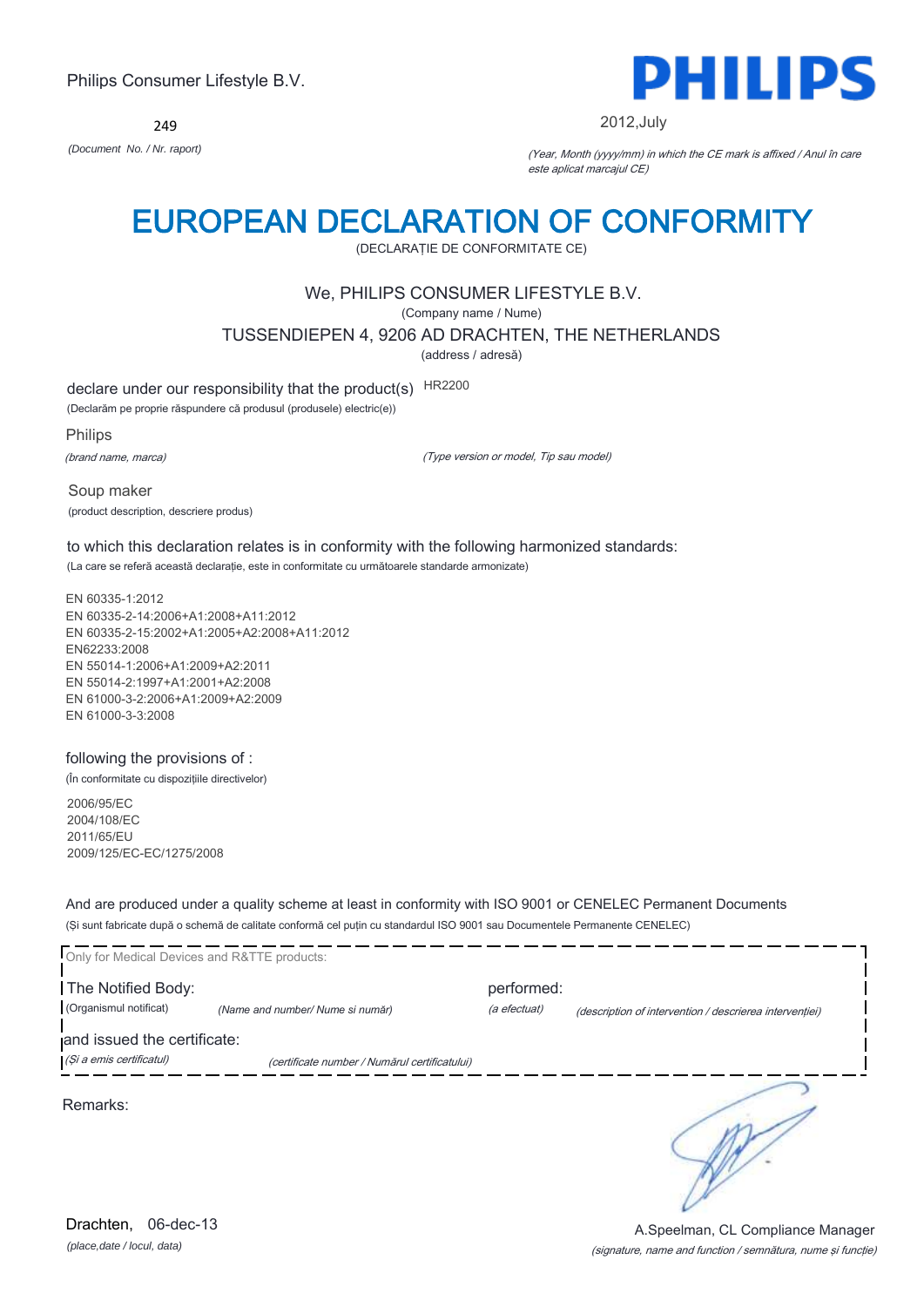249



#### 2012,July

*(Document No. / Номер протокола)* (Year, Month (yyyy/mm) in which the CE mark is affixed / Год начала маркировки знаком CE)

# EUROPEAN DECLARATION OF CONFORMITY

(CE Декларация о соответствии)

### We, PHILIPS CONSUMER LIFESTYLE B.V.

(Company name / Юридическое имя)

TUSSENDIEPEN 4, 9206 AD DRACHTEN, THE NETHERLANDS

(address / адрес)

declare under our responsibility that the product(s): HR2200

(Декларируем под нашу ответственность, что электрическая продукция)

Philips

(brand name, торговая марка)

(Type version or model, тип, модель)

Soup maker (product description, описание продукции)

to which this declaration relates is in conformity with the following harmonized standards: (указанная в данной декларации, соответствует требованиям следующих стандартов:)

EN 60335-1:2012 EN 60335-2-14:2006+A1:2008+A11:2012 EN 60335-2-15:2002+A1:2005+A2:2008+A11:2012 EN62233:2008 EN 55014-1:2006+A1:2009+A2:2011 EN 55014-2:1997+A1:2001+A2:2008 EN 61000-3-2:2006+A1:2009+A2:2009 EN 61000-3-3:2008

#### following the provisions of :

(В соответствие с положениями:)

2006/95/EC 2004/108/EC 2011/65/EU 2009/125/EC-EC/1275/2008

And are produced under a quality scheme at least in conformity with ISO 9001 or CENELEC Permanent Documents (по крайней мере, в соответствии с ISO 9001 или)

Only for Medical Devices and R&TTE products: The Notified Body: performed: (Нотифицированный Орган) *(Name and number/ Название и номер)* (проверил(а)) (description of intervention / описание проверки) and issued the certificate: (и выпустил(а) сертификат) (certificate number / номер сертификата) ∍ Remarks:

*(place,date / место, дата)* Drachten, 06-dec-13

#### (signature, name and function / подпись, имя и должность) A.Speelman, CL Compliance Manager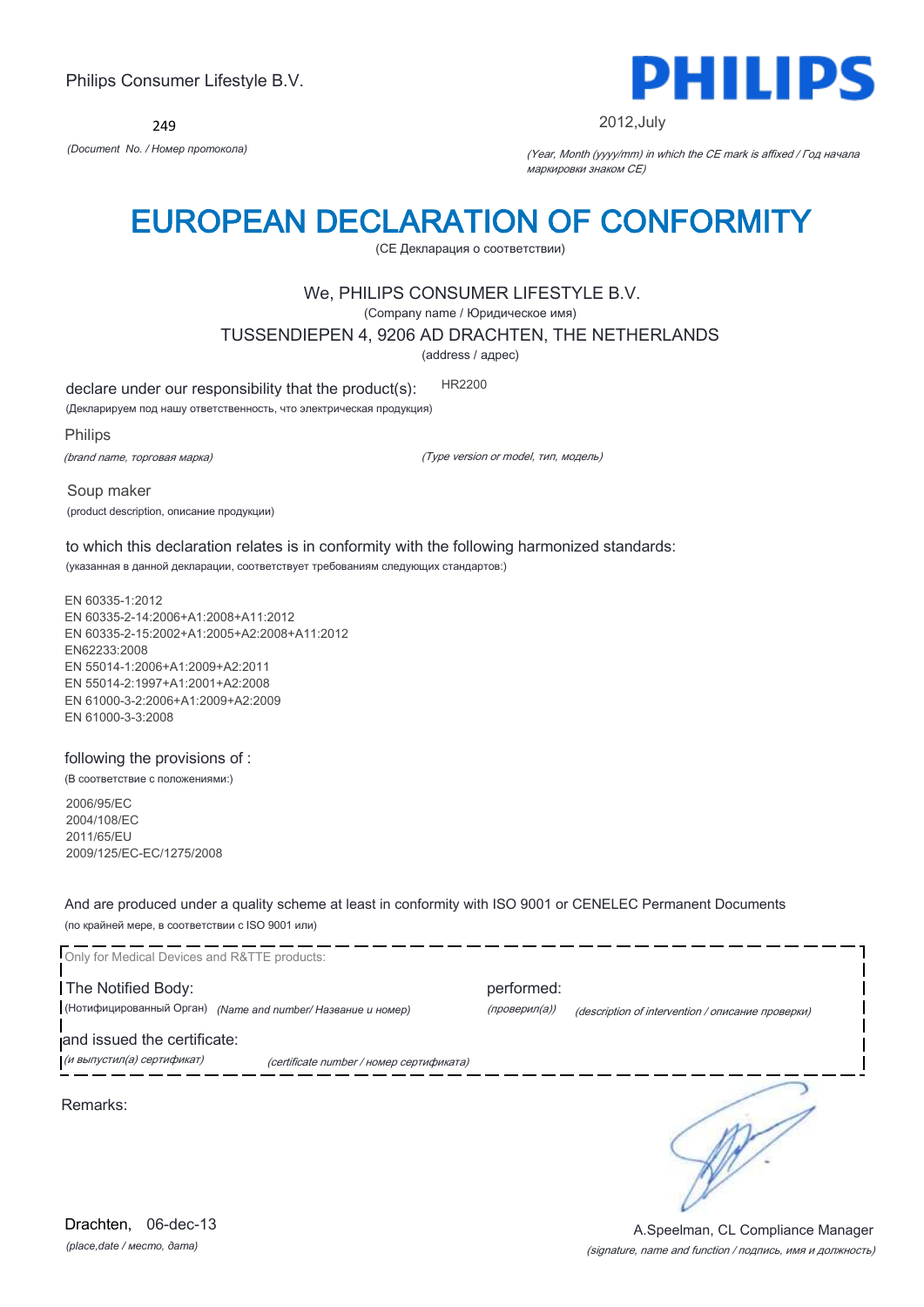249



#### 2012,July

*(Document No. / Správa č.)* (Year, Month (yyyy/mm) in which the CE mark is affixed / Rok v ktorom je opatrený znakom CE)

## EUROPEAN DECLARATION OF CONFORMITY

(Rok v ktorom je opatrený znakom CE)

## We, PHILIPS CONSUMER LIFESTYLE B.V.

(Company name / Meno )

TUSSENDIEPEN 4, 9206 AD DRACHTEN, THE NETHERLANDS

(address / adresa)

declare under our responsibility that the product(s) HR2200

(Prehlasujeme na svoju zodpovednosť, že elektrický výrobok(y))

Philips

(brand name, názov značky)

(Type version or model, Typové označenie alebo model)

Soup maker (product description, opis prístroja)

to which this declaration relates is in conformity with the following harmonized standards: (Na ktorý sa toto vyhlásenie vzťahuje, je v zhode s nasledujúcimi harmonizovanými normami)

EN 60335-1:2012 EN 60335-2-14:2006+A1:2008+A11:2012 EN 60335-2-15:2002+A1:2005+A2:2008+A11:2012 EN62233:2008 EN 55014-1:2006+A1:2009+A2:2011 EN 55014-2:1997+A1:2001+A2:2008 EN 61000-3-2:2006+A1:2009+A2:2009 EN 61000-3-3:2008

### following the provisions of :

(V nadväznosti na ustanovenia)

2006/95/EC 2004/108/EC 2011/65/EU 2009/125/EC-EC/1275/2008

And are produced under a quality scheme at least in conformity with ISO 9001 or CENELEC Permanent Documents (A sú vyrobené systémom kvality minimálne v súlade s normou ISO 9001 alebo CENELEC dokumentmi)

| Only for Medical Devices and R&TTE products:        |                                         |                         |                                             |
|-----------------------------------------------------|-----------------------------------------|-------------------------|---------------------------------------------|
| The Notified Body:<br>(Notifikovaný orgán)          | (Name and number/ Názov a číslo)        | performed:<br>(vykonal) | (description of intervention / opis zásahu) |
| and issued the certificate:<br>(A vydal osvedčenie) | (certificate number / číslo osvedčenia) |                         |                                             |
| Remarks:                                            |                                         |                         |                                             |
|                                                     |                                         |                         |                                             |
|                                                     |                                         |                         |                                             |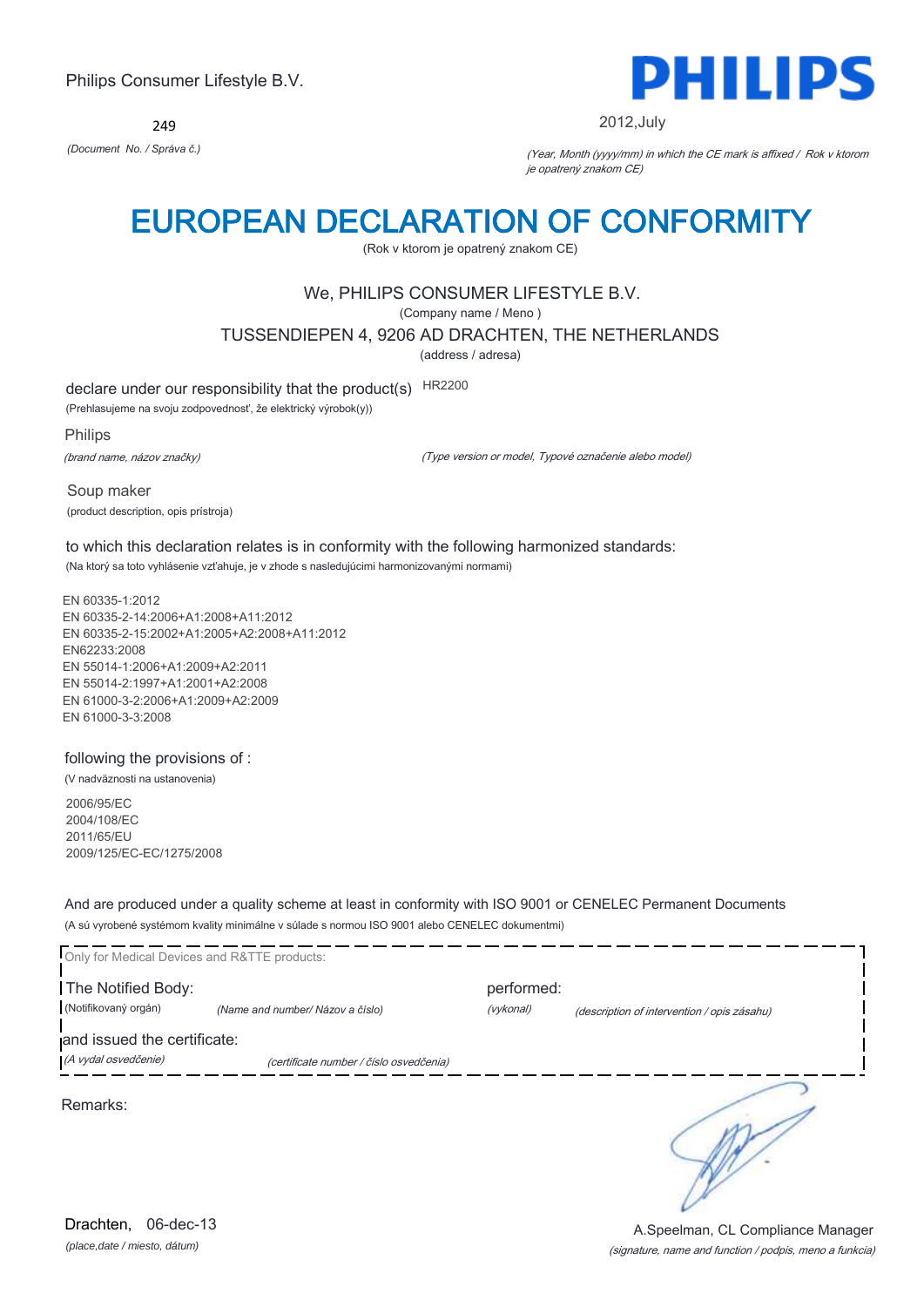249



2012,July

*(Document No. / Številka poročila)* (Year, Month (yyyy/mm) in which the CE mark is affixed / Leto namstitve CE znaka)

# EUROPEAN DECLARATION OF CONFORMITY

(Izjava o skladnosti)

## We, PHILIPS CONSUMER LIFESTYLE B.V.

(Company name / Ime)

TUSSENDIEPEN 4, 9206 AD DRACHTEN, THE NETHERLANDS

(address / Naslov)

declare under our responsibility that the product(s) HR2200

(S polno odgovornostjo izjavljamo)

Philips

(brand name, Ime znamke)

(Type version or model, Tip, verzija ali model)

Soup maker (product description, Opis proizvoda)

to which this declaration relates is in conformity with the following harmonized standards: (Na katerega se nanaša ta izjava je skladen z naslednjimi harmoniziranimi standardi)

EN 60335-1:2012 EN 60335-2-14:2006+A1:2008+A11:2012 EN 60335-2-15:2002+A1:2005+A2:2008+A11:2012 EN62233:2008 EN 55014-1:2006+A1:2009+A2:2011 EN 55014-2:1997+A1:2001+A2:2008 EN 61000-3-2:2006+A1:2009+A2:2009 EN 61000-3-3:2008

### following the provisions of :

(V skladu z naslednjimi odločbami)

2006/95/EC 2004/108/EC 2011/65/EU 2009/125/EC-EC/1275/2008

And are produced under a quality scheme at least in conformity with ISO 9001 or CENELEC Permanent Documents (In so proizvedeni v skladu s shemo kakovosti najmanj v skladu z ISO 9001 ali CENELEC stalnimi dokumenti)

| Only for Medical Devices and R&TTE products:       |                                             |                          |                                             |  |
|----------------------------------------------------|---------------------------------------------|--------------------------|---------------------------------------------|--|
| The Notified Body:<br>(Priglašeno organ)           | (Name and number/ Ime in številka)          | performed:<br>(Izvršeno) | (description of intervention / Opis ukrepa) |  |
| and issued the certificate:<br>(Izdaja certifikat) | (certificate number / Številka certifikata) |                          |                                             |  |
| Remarks:                                           |                                             |                          |                                             |  |
|                                                    |                                             |                          |                                             |  |
|                                                    |                                             |                          |                                             |  |

*(place,date / Kraj, datum)* Drachten, 06-dec-13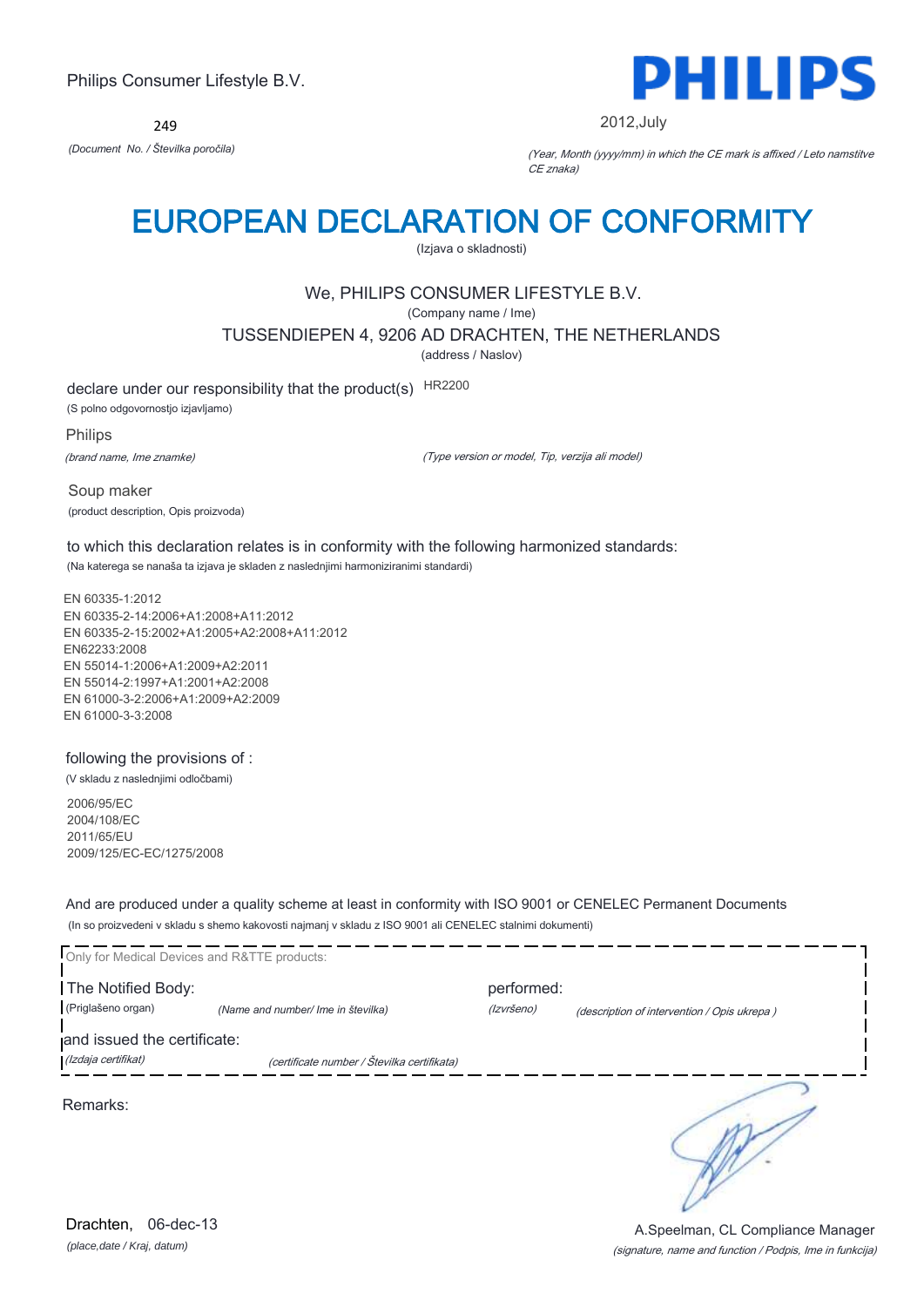$249$ 



#### 2012,July

*(Document No. / Döküman Numarası)* (Year, Month (yyyy/mm) in which the CE mark is affixed / CE İbaresinin eklendiği yıl (yyyy/aa))

# EUROPEAN DECLARATION OF CONFORMITY

(EU UYGUNLUK BEYANI)

### We, PHILIPS CONSUMER LIFESTYLE B.V.

(Company name / İmalatçının ismi)

TUSSENDIEPEN 4, 9206 AD DRACHTEN, THE NETHERLANDS

(address / İmalatçının adresi )

declare under our responsibility that the product(s): HR2200

(bizim sorumluluğumuz altında işbu beyanın ilgili bulunduğu aşağıdaki elektrikli ürünün:)

Philips

(brand name, İsim )

(Type version or model, Tip veya model)

Soup maker (product description, Ürün Açıklamas )

to which this declaration relates is in conformity with the following harmonized standards: (aşağıda belirtilen ilgili standartların gerektirdiği uygunluğa sahip olduğunu beyan ederiz)

EN 60335-1:2012 EN 60335-2-14:2006+A1:2008+A11:2012 EN 60335-2-15:2002+A1:2005+A2:2008+A11:2012 EN62233:2008 EN 55014-1:2006+A1:2009+A2:2011 EN 55014-2:1997+A1:2001+A2:2008 EN 61000-3-2:2006+A1:2009+A2:2009 EN 61000-3-3:2008

### following the provisions of :

(Yasal hükümler şu şekildedir:)

2006/95/EC 2004/108/EC 2011/65/EU 2009/125/EC-EC/1275/2008

And are produced under a quality scheme at least in conformity with ISO 9001 or CENELEC Permanent Documents (En az ISO 9001 veya CENELEC Daimi Belgelerine uygun kalite şemasına binaen mevcut ürünlerdir)



*(place,date / Yer ve tarih )* Drachten, 06-dec-13

#### (signature, name and function / İmza, isim ve görevi) A.Speelman, CL Compliance Manager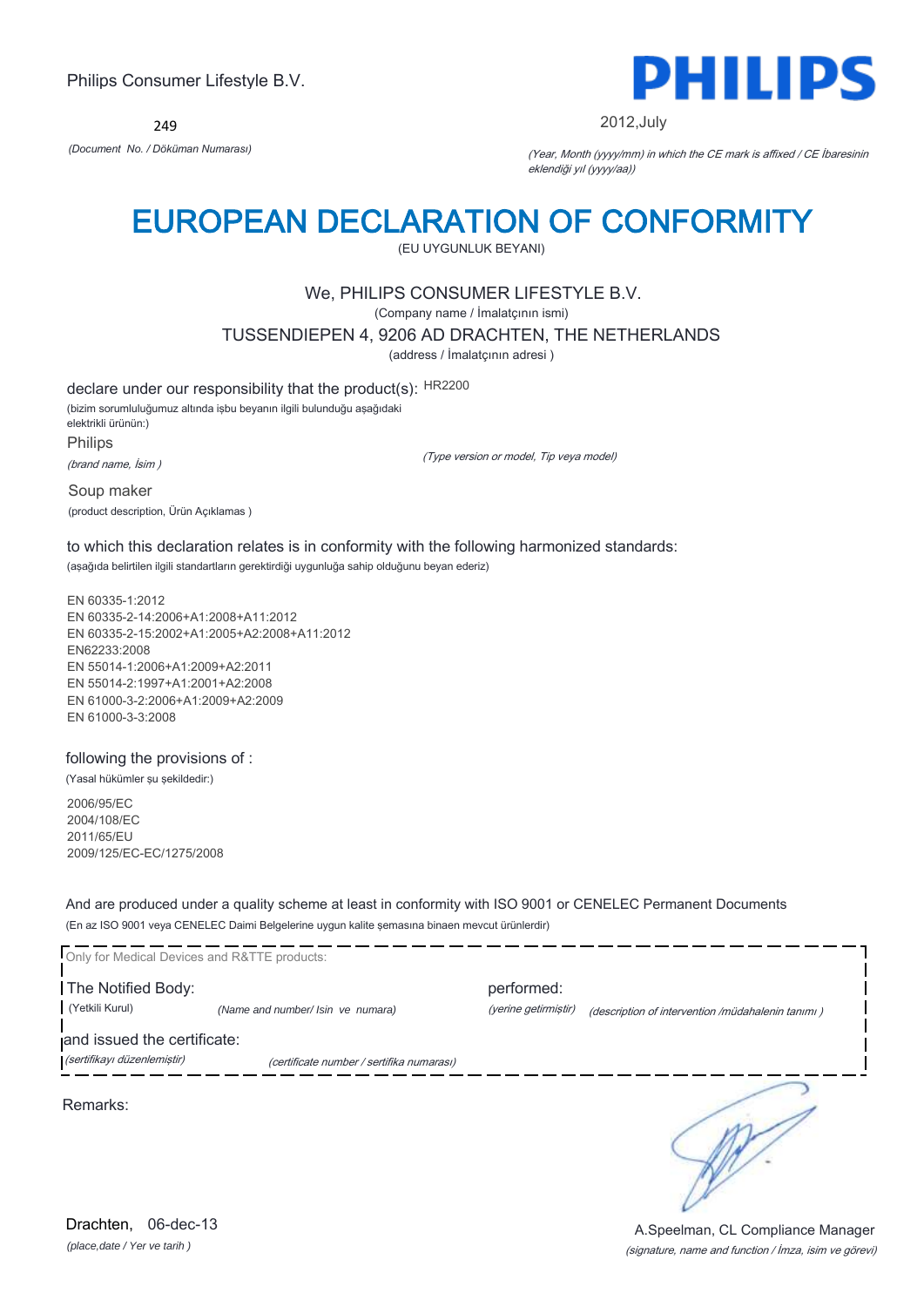249



2012,July

*(Document No. / Broj izvještaja)* (Year, Month (yyyy/mm) in which the CE mark is affixed / Godina ishođenja CE oznake)

# EUROPEAN DECLARATION OF CONFORMITY

(Izjava o sukladnosti)

## We, PHILIPS CONSUMER LIFESTYLE B.V.

(Company name / Ime)

TUSSENDIEPEN 4, 9206 AD DRACHTEN, THE NETHERLANDS

(address / Adresa)

declare under our responsibility that the product(s) HR2200

(Odgovorno izjavljujemo da je elektični uređaj(i))

Philips

(brand name, Naziv robne marke)

(Type version or model, Tipska oznaka ili model)

Soup maker (product description, opis proizvoda)

to which this declaration relates is in conformity with the following harmonized standards: (Na koje se ova izjava odnosi zadovoljava sljedeće usklađene norme)

EN 60335-1:2012 EN 60335-2-14:2006+A1:2008+A11:2012 EN 60335-2-15:2002+A1:2005+A2:2008+A11:2012 EN62233:2008 EN 55014-1:2006+A1:2009+A2:2011 EN 55014-2:1997+A1:2001+A2:2008 EN 61000-3-2:2006+A1:2009+A2:2009 EN 61000-3-3:2008

### following the provisions of :

(Slijedom odredbi:) 2006/95/EC

2004/108/EC 2011/65/EU 2009/125/EC-EC/1275/2008

And are produced under a quality scheme at least in conformity with ISO 9001 or CENELEC Permanent Documents (najmanje u skladu sa normom ISO 9001 ili)



*(place,date / Mjesto ,datum)* Drachten, 06-dec-13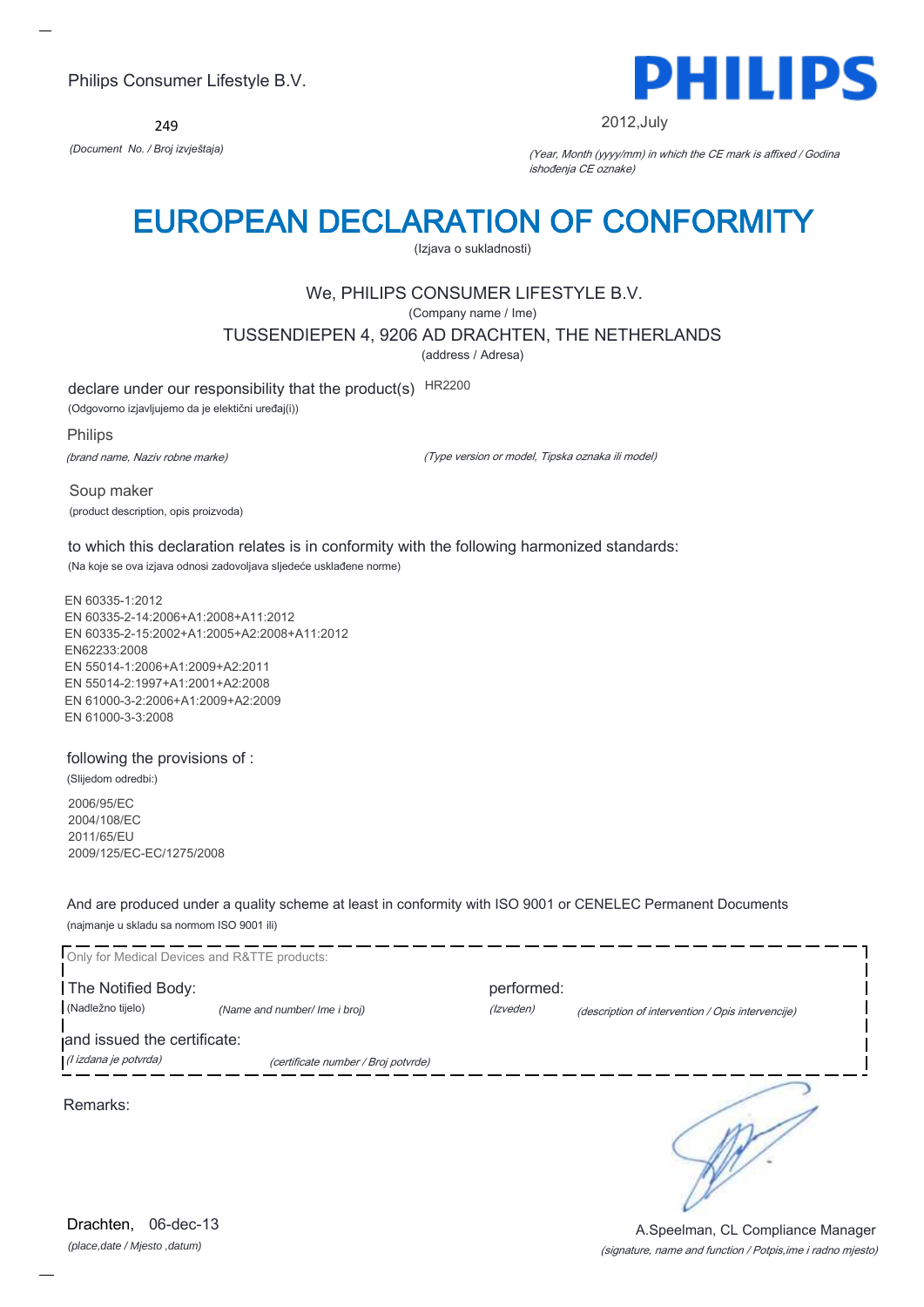249



#### 2012,July

*(Document No. / Αρ. έκθεσης)* (Year, Month (yyyy/mm) in which the CE mark is affixed / Έτος επικόλλησης του σήματος συμμόρφωσης CE)

# EUROPEAN DECLARATION OF CONFORMITY

(ΔΗΛΩΣΗ ΣΥΜΜΟΡΦΩΣΗΣ CE)

### We, PHILIPS CONSUMER LIFESTYLE B.V.

(Company name / Επωνυμία)

TUSSENDIEPEN 4, 9206 AD DRACHTEN, THE NETHERLANDS

(address / Διεύθυνση)

declare under our responsibility that the product(s) HR2200

(Δηλώνουμε υπεύθυνα ότι το ηλεκτρολογικό προϊόν/ προϊόντα)

Philips

(brand name, ονομασία μάρκας)

(Type version or model, Τύπος έκδοσης ή μοντέλο)

Soup maker (product description, περιγραφή προϊόντος)

#### to which this declaration relates is in conformity with the following harmonized standards: (στο οποίο/ στα οποία αφορά η παρούσα δήλωση συμμορφούται/ συμμορφούνται με τα εξής εναρμονισμένα πρότυπα)

EN 60335-1:2012 EN 60335-2-14:2006+A1:2008+A11:2012 EN 60335-2-15:2002+A1:2005+A2:2008+A11:2012 EN62233:2008 EN 55014-1:2006+A1:2009+A2:2011 EN 55014-2:1997+A1:2001+A2:2008 EN 61000-3-2:2006+A1:2009+A2:2009 EN 61000-3-3:2008

#### following the provisions of :

(Σύμφωνα με τις διατάξεις των οδηγιών)

2006/95/EC 2004/108/EC 2011/65/EU 2009/125/EC-EC/1275/2008

And are produced under a quality scheme at least in conformity with ISO 9001 or CENELEC Permanent Documents

(Και παράγεται/ παράγονται σύμφωνα με ένα ποιοτικό πρόγραμμα που συμμορφούται, κατ'ελάχιστον, με το πρότυπο ISO 9001 ή με τα Μόνιμα Έγγραφα Τεκμηρίωσης της CENELEC) \_\_

| Only for Medical Devices and R&TTE products:                  |                                               |                           |                                                      |
|---------------------------------------------------------------|-----------------------------------------------|---------------------------|------------------------------------------------------|
| The Notified Body:<br>(Ο ειδοποιηθείς οργανισμός)             | (Name and number/ Ονομασία και αριθμός)       | performed:<br>(διεξήγαγε) | (description of intervention / περιγραφή παρέμβασης) |
| and issued the certificate:<br>(Και εξέδωσε το πιστοποιητικό) | (certificate number / αριθμός πιστοποιητικού) |                           |                                                      |
| Remarks:                                                      |                                               |                           |                                                      |
|                                                               |                                               |                           |                                                      |